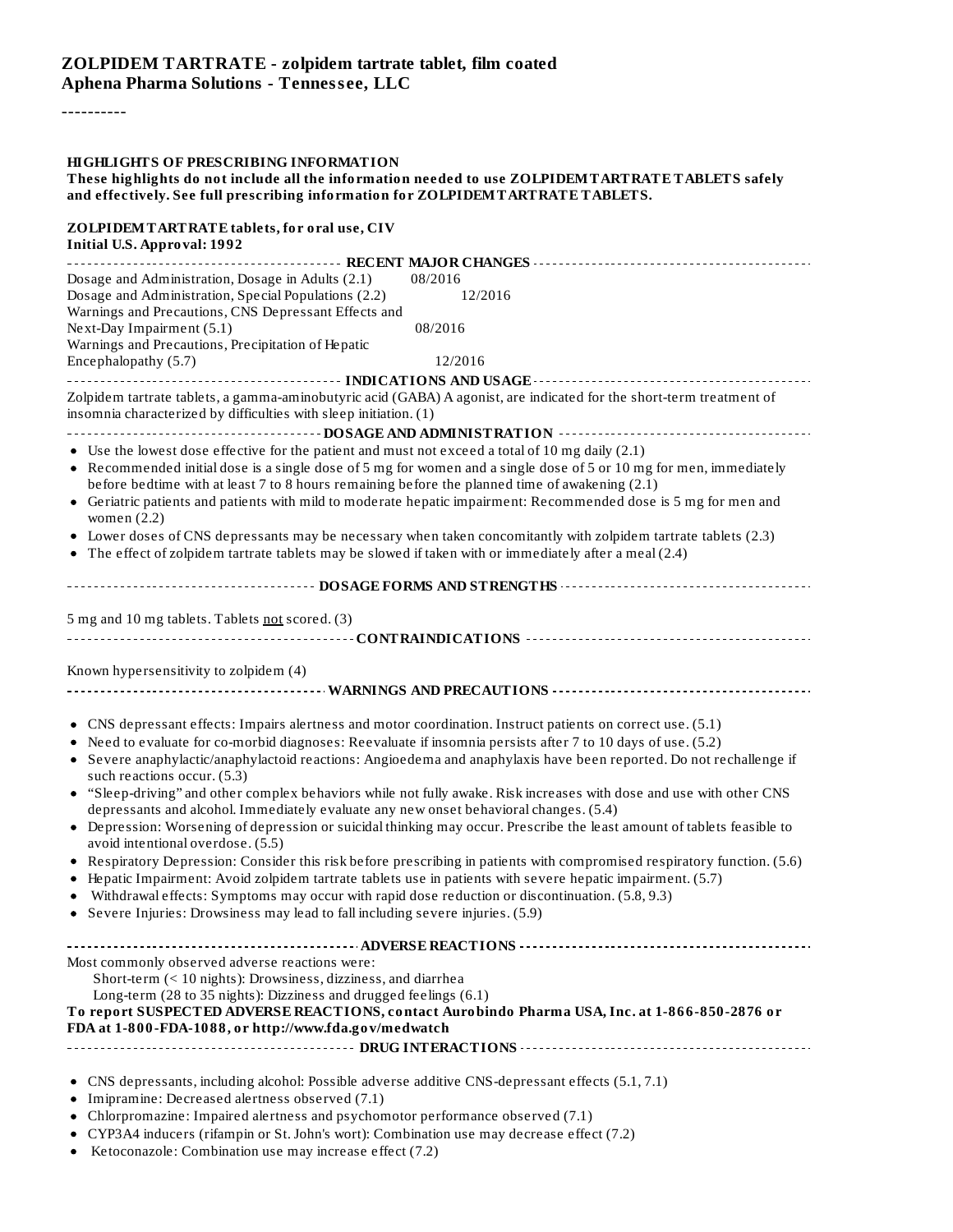#### **THE INVESTIGATIONS THE IN** SPECIFIC POPULATIONS

- Pregnancy: Based on animal data, may cause fetal harm (8.1)
- Pediatric use: Safety and effectiveness not established. Hallucinations (incidence rate 7%) and other psychiatric and/or nervous system adverse reactions were observed frequently in a study of pediatric patients with Attention-Deficit/Hyperactivity Disorder (5.4, 8.4)

#### **See 17 for PATIENT COUNSELING INFORMATION and Medication Guide.**

**Revised: 4/2017**

## **FULL PRESCRIBING INFORMATION: CONTENTS\* 1 INDICATIONS AND USAGE**

#### **2 DOSAGE AND ADMINISTRATION**

- 2.1 Dosage in Adults
- 2.2 Special Populations
- 2.3 Use with CNS Depressants
- 2.4 Administration

#### **3 DOSAGE FORMS AND STRENGTHS**

#### **4 CONTRAINDICATIONS**

#### **5 WARNINGS AND PRECAUTIONS**

- 5.1 CNS Depressant Effects and Next-Day Impairment
- 5.2 Need to Evaluate for Co-morbid Diagnoses
- 5.3 Severe Anaphylactic and Anaphylactoid Reactions
- 5.4 Abnormal Thinking and Behavioral Changes
- 5.5 Use in Patients with Depression
- 5.6 Respiratory Depression
- 5.7 Precipitation of Hepatic Encephalopathy
- 5.8 Withdrawal Effects
- 5.9 Severe Injuries

#### **6 ADVERSE REACTIONS**

- 6.1 Clinical Trials Experience
- 6.2 Postmarketing Experience

#### **7 DRUG INTERACTIONS**

- 7.1 CNS-active Drugs
- 7.2 Drugs that Affect Drug Metabolism via Cytochrome P450

#### **8 USE IN SPECIFIC POPULATIONS**

- 8.1 Pregnancy
- 8.2 Labor and Delivery
- 8.3 Nursing Mothers
- 8.4 Pediatric Use
- 8.5 Geriatric Use
- 8.6 Gender Difference in Pharmacokinetics
- 8.7 Hepatic Impairment

#### **9 DRUG ABUSE AND DEPENDENCE**

- 9.1 Controlled Substance
- 9.2 Abuse
- 9.3 Dependence

#### **10 OVERDOSAGE**

- 10.1 Signs and Symptoms
- 10.2 Recommended Treatment

#### **11 DESCRIPTION**

#### **12 CLINICAL PHARMACOLOGY**

- 12.1 Mechanism of Action
- 12.3 Pharmacokinetics

#### **13 NONCLINICAL TOXICOLOGY**

13.1 Carcinogenesis, Mutagenesis, Impairment of Fertility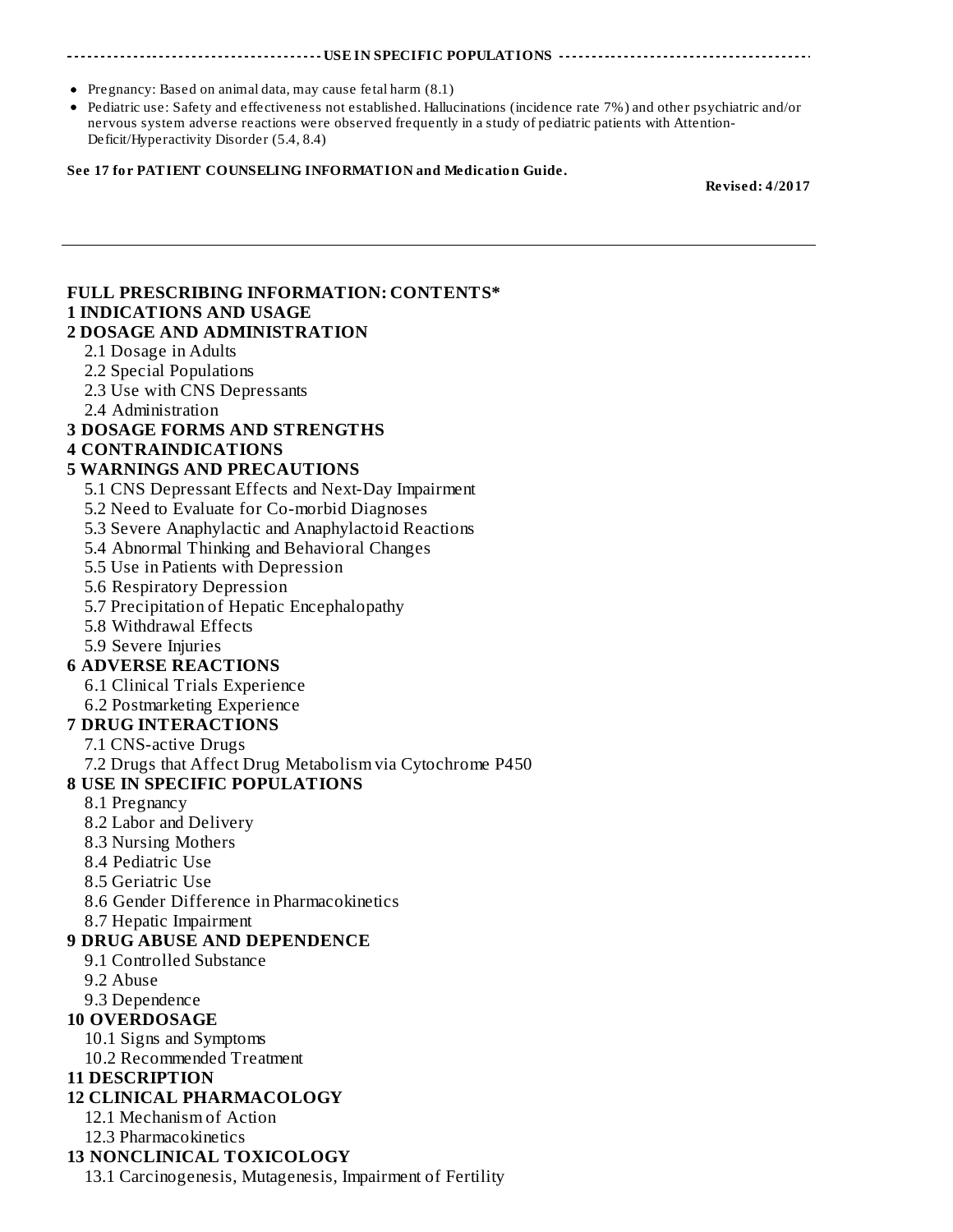### **14 CLINICAL STUDIES**

14.1 Transient Insomnia

14.2 Chronic Insomnia

14.3 Studies Pertinent to Safety Concerns for Sedative/Hypnotic Drugs

#### **16 HOW SUPPLIED/STORAGE AND HANDLING**

**17 PATIENT COUNSELING INFORMATION**

\* Sections or subsections omitted from the full prescribing information are not listed.

### **FULL PRESCRIBING INFORMATION**

#### **1 INDICATIONS AND USAGE**

Zolpidem tartrate tablets are indicated for the short-term treatment of insomnia characterized by difficulties with sleep initiation. Zolpidem tartrate tablets have been shown to decrease sleep latency for up to 35 days in controlled clinical studies *[see Clinical Studies (14)]*.

The clinical trials performed in support of efficacy were 4 to 5 weeks in duration with the final formal assessments of sleep latency performed at the end of treatment.

### **2 DOSAGE AND ADMINISTRATION**

#### **2.1 Dosage in Adults**

Use the lowest effective dose for the patient. The recommended initial dose is 5 mg for women and either 5 or 10 mg for men, taken only once per night immediately before bedtime with at least 7 to 8 hours remaining before the planned time of awakening. If the 5 mg dose is not effective, the dose can be increased to 10 mg. In some patients, the higher morning blood levels following use of the 10 mg dose increase the risk of next day impairment of driving and other activities that require full alertness *[see Warnings and Precautions (5.1)]*. The total dose of zolpidem tartrate tablets should not exceed 10 mg once daily immediately before bedtime. Zolpidem tartrate tablets should be taken as a single dose and should not be readministered during the same night.

The recommended initial doses for women and men are different because zolpidem clearance is lower in women.

#### **2.2 Special Populations**

Elderly or debilitated patients may be especially sensitive to the effects of zolpidem tartrate. The recommended dose of zolpidem tartrate in these patients is 5 mg once daily immediately before bedtime *[see Warnings and Precautions (5.1), Use in Specific Populations (8.5)].*

Patients with mild to moderate hepatic impairment do not clear the drug as rapidly as normal subjects. The recommended dose of zolpidem tartrate in these patients is 5 mg once daily immediately before bedtime. Avoid zolpidem tartrate use in patients with severe hepatic impairment as it may contribute to encephalopathy *[see Warnings and Precautions (5.7), Use in Specific Populations (8.7), Clinical Pharmacology (12.3)]*.

#### **2.3 Us e with CNS Depressants**

Dosage adjustment may be necessary when zolpidem tartrate tablets are combined with other CNS depressant drugs because of the potentially additive effects *[see Warnings and Precautions (5.1)]*.

#### **2.4 Administration**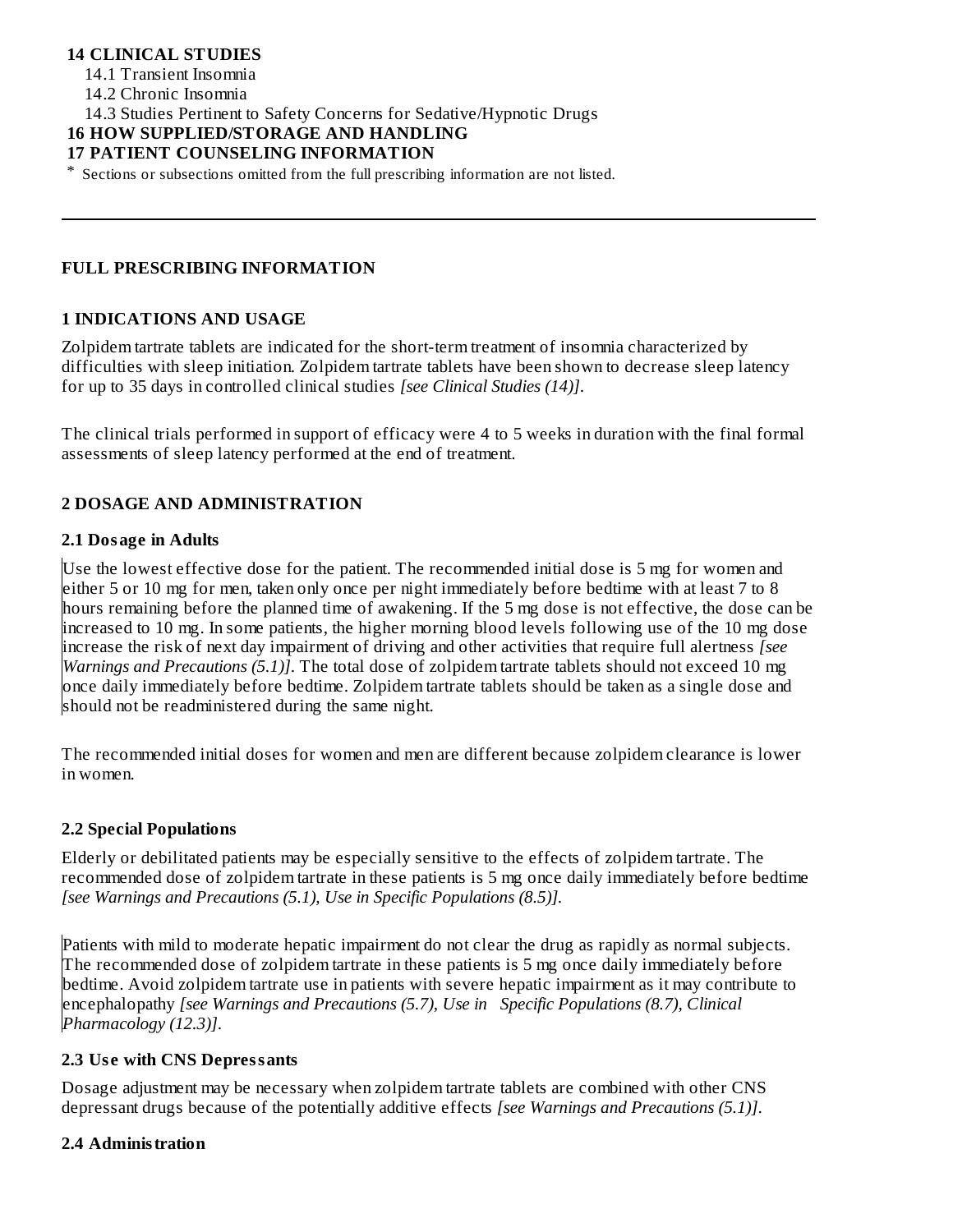The effect of zolpidem tartrate tablets may be slowed by ingestion with or immediately after a meal.

### **3 DOSAGE FORMS AND STRENGTHS**

Zolpidem tartrate is available in 5 mg and 10 mg strength tablets for oral administration. Tablets are not scored.

Zolpidem tartrate tablets USP 5 mg are white to off-white, circular, biconvex, film-coated tablets, debossed with "E" on one side and "78" on the other side.

Zolpidem tartrate tablets USP 10 mg are white to off-white, oval shaped, biconvex, film-coated tablets, debossed with "E" on one side and "79" on the other side.

### **4 CONTRAINDICATIONS**

Zolpidem tartrate tablets are contraindicated in patients with known hypersensitivity to zolpidem. Observed reactions include anaphylaxis and angioedema *[see Warnings and Precautions (5.3)]*.

## **5 WARNINGS AND PRECAUTIONS**

### **5.1 CNS Depressant Effects and Next-Day Impairment**

Zolpidem tartrate, like other sedative-hypnotic drugs, has central nervous system (CNS) depressant effects. Co-administration with other CNS depressants (e.g., benzodiazepines, opioids, tricyclic antidepressants, alcohol) increases the risk of CNS depression. Dosage adjustments of zolpidem tartrate and of other concomitant CNS depressants may be necessary when zolpidem tartrate is administered with such agents because of the potentially additive effects. The use of zolpidem tartrate with other sedative-hypnotics (including other zolpidem products) at bedtime or the middle of the night is not recommended *[see Dosage and Administration (2.3)].*

The risk of next-day psychomotor impairment, including impaired driving, is increased if zolpidem tartrate is taken with less than a full night of sleep remaining (7 to 8 hours); if a higher than the recommended dose is taken; if co-administered with other CNS depressants or alcohol; or if coadministered with other drugs that increase the blood levels of zolpidem. Patients should be warned against driving and other activities requiring complete mental alertness if zolpidem tartrate is taken in these circumstances *[see Dosage and Administration (2) and Clinical Studies (14.3)].*

Vehicle drivers and machine operators should be warned that, as with other hypnotics, there may be a possible risk of adverse reactions including drowsiness, prolonged reaction time, dizziness, sleepiness, blurred/double vision, reduced alertness and impaired driving the morning after therapy. In order to minimize this risk a full night of sleep (7 to 8 hours) is recommended.

### **5.2 Need to Evaluate for Co-morbid Diagnos es**

Because sleep disturbances may be the presenting manifestation of a physical and/or psychiatric disorder, symptomatic treatment of insomnia should be initiated only after a careful evaluation of the patient. The failure of insomnia to remit after 7 to 10 days of treatment may indicate the presence of a primary psychiatric and/or medical illness that should be evaluated. Worsening of insomnia or the emergence of new thinking or behavior abnormalities may be the consequence of an unrecognized psychiatric or physical disorder. Such findings have emerged during the course of treatment with sedative/hypnotic drugs, including zolpidem.

### **5.3 Severe Anaphylactic and Anaphylactoid Reactions**

Cases of angioedema involving the tongue, glottis or larynx have been reported in patients after taking the first or subsequent doses of sedative-hypnotics, including zolpidem. Some patients have had additional symptoms such as dyspnea, throat closing or nausea and vomiting that suggest anaphylaxis. Some patients have required medical therapy in the emergency department. If angioedema involves the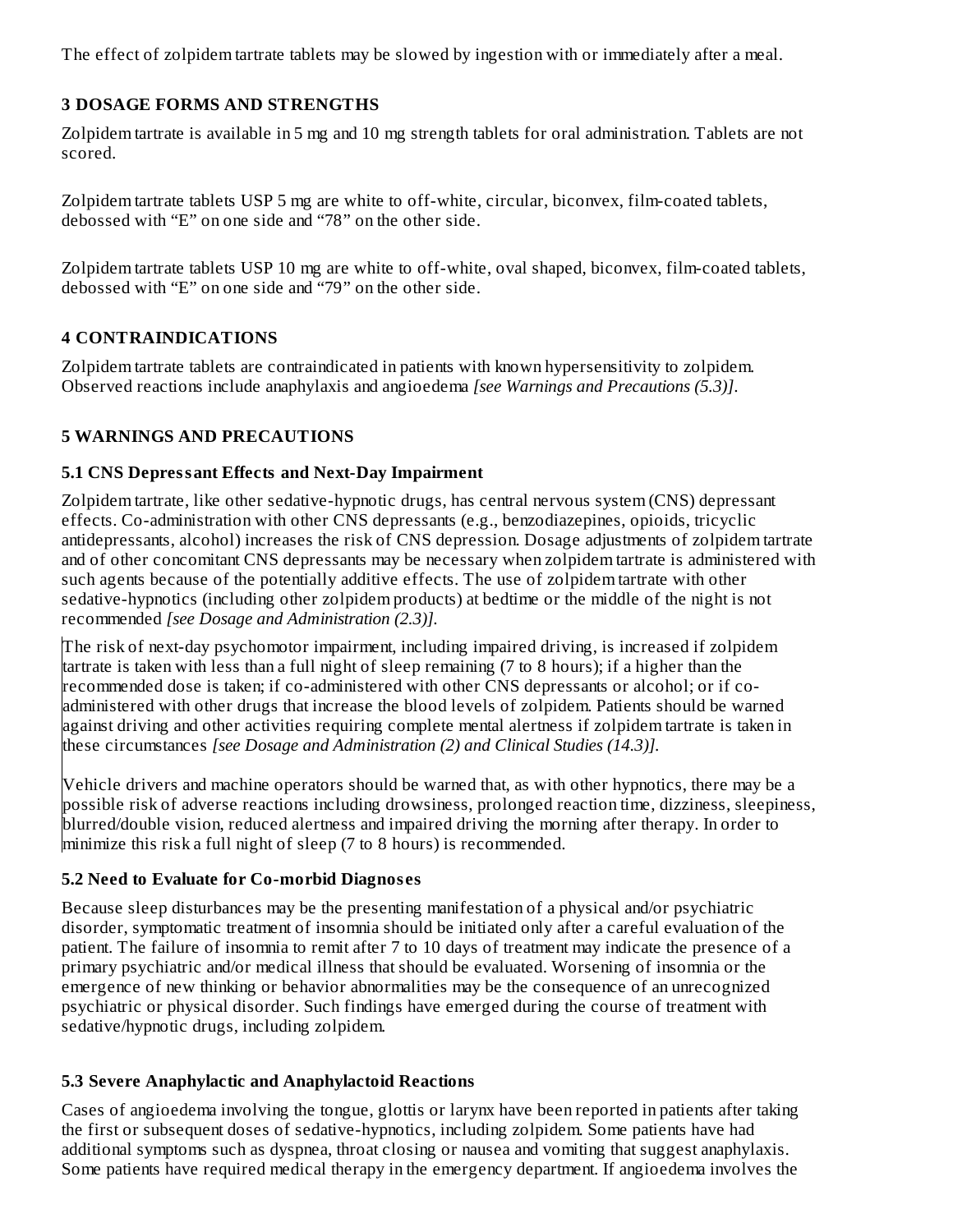throat, glottis or larynx, airway obstruction may occur and be fatal. Patients who develop angioedema after treatment with zolpidem should not be rechallenged with the drug*.*

### **5.4 Abnormal Thinking and Behavioral Changes**

Abnormal thinking and behavior changes have been reported in patients treated with sedative/hypnotics, including zolpidem tartrate. Some of these changes included decreased inhibition (e.g., aggressiveness and extroversion that seemed out of character), bizarre behavior, agitation and depersonalization. Visual and auditory hallucinations have been reported.

In controlled trials of zolpidem tartrate 10 mg taken at bedtime < 1% of adults with insomnia reported hallucinations. In a clinical trial, 7% of pediatric patients treated with zolpidem tartrate 0.25 mg/kg taken at bedtime reported hallucinations versus 0% treated with placebo *[see Use in Specific Populations (8.4)]*.

Complex behaviors such as "sleep-driving" (i.e., driving while not fully awake after ingestion of a sedative-hypnotic, with amnesia for the event) have been reported in sedative-hypnotic-naive as well as in sedative-hypnotic-experienced persons. Although behaviors such as "sleep-driving" have occurred with zolpidem tartrate alone at therapeutic doses, the co-administration of zolpidem tartrate with alcohol and other CNS depressants increases the risk of such behaviors, as does the use of zolpidem tartrate at doses exceeding the maximum recommended dose. Due to the risk to the patient and the community, discontinuation of zolpidem tartrate should be strongly considered for patients who report a "sleepdriving" episode.

Other complex behaviors (e.g., preparing and eating food, making phone calls, or having sex) have been reported in patients who are not fully awake after taking a sedative-hypnotic. As with "sleep-driving", patients usually do not remember these events. Amnesia, anxiety and other neuro-psychiatric symptoms may also occur.

It can rarely be determined with certainty whether a particular instance of the abnormal behaviors listed above is drug induced, spontaneous in origin, or a result of an underlying psychiatric or physical disorder. Nonetheless, the emergence of any new behavioral sign or symptom of concern requires careful and immediate evaluation.

### **5.5 Us e in Patients with Depression**

In primarily depressed patients treated with sedative-hypnotics, worsening of depression, and suicidal thoughts and actions (including completed suicides), have been reported. Suicidal tendencies may be present in such patients and protective measures may be required. Intentional overdosage is more common in this group of patients; therefore, the lowest number of tablets that is feasible should be prescribed for the patient at any one time*.*

#### **5.6 Respiratory Depression**

Although studies with 10 mg zolpidem tartrate did not reveal respiratory depressant effects at hypnotic doses in healthy subjects or in patients with mild-to-moderate chronic obstructive pulmonary disease (COPD), a reduction in the Total Arousal Index, together with a reduction in lowest oxygen saturation and increase in the times of oxygen desaturation below 80% and 90%, was observed in patients with mild-to-moderate sleep apnea when treated with zolpidem compared to placebo. Since sedativehypnotics have the capacity to depress respiratory drive, precautions should be taken if zolpidem tartrate is prescribed to patients with compromised respiratory function. Post-marketing reports of respiratory insufficiency in patients receiving 10 mg of zolpidem tartrate, most of whom had preexisting respiratory impairment, have been reported. The risk of respiratory depression should be considered prior to prescribing zolpidem tartrate in patients with respiratory impairment including sleep apnea and myasthenia gravis.

### **5.7 Precipitation of Hepatic Encephalopathy**

GABA agonists such as zolpidem tartrate have been associated with precipitation of hepatic encephalopathy in patients with hepatic insufficiency. In addition, patients with hepatic insufficiency do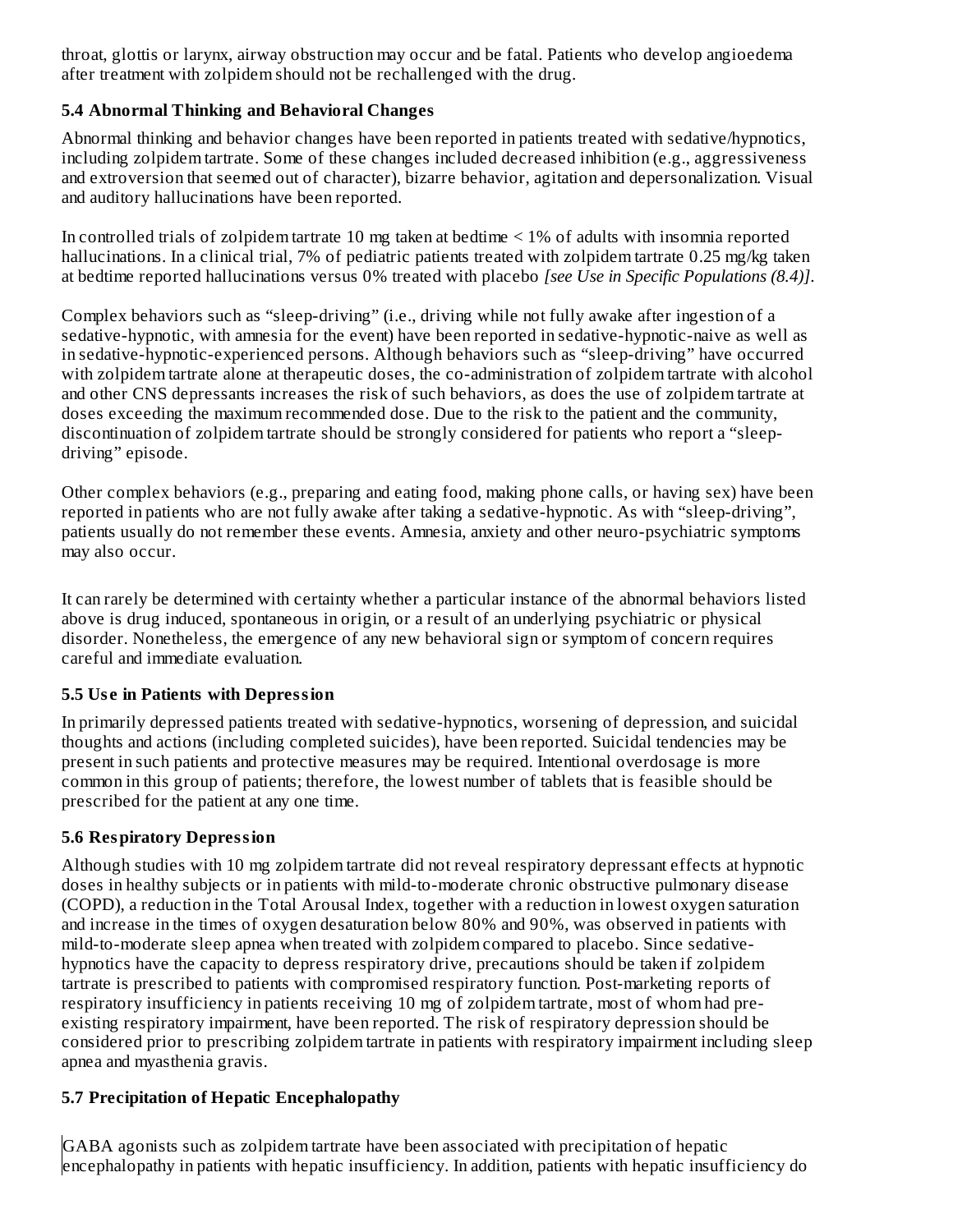not clear zolpidem tartrate as rapidly as patients with normal hepatic function. Avoid zolpidem tartrate use in patients with severe hepatic impairment as it may contribute to encephalopathy *[see Dosage and Administration (2.2), Use in Specific Populations (8.7), Clinical Pharmacology (12.3)]*.

### **5.8 Withdrawal Effects**

There have been reports of withdrawal signs and symptoms following the rapid dose decrease or abrupt discontinuation of zolpidem. Monitor patients for tolerance, abuse, and dependence *[see Drug Abuse and Dependence (9.2) and (9.3)]*.

### **5.9 Severe Injuries**

Zolpidem can cause drowsiness and a decreased level of consciousness, which may lead to falls and consequently to severe injuries. Severe injuries such as hip fractures and intracranial hemorrhage have been reported.

### **6 ADVERSE REACTIONS**

The following serious adverse reactions are discussed in greater detail in other sections of the labeling:

- CNS-depressant effects and next-day impairment *[see Warnings and Precautions (5.1)]*
- Serious anaphylactic and anaphylactoid reactions *[see Warnings and Precautions (5.3)]*
- Abnormal thinking and behavior changes, and complex behaviors *[see Warnings and Precautions (5.4)]*
- Withdrawal effects *[see Warnings and Precautions (5.8)]*

### **6.1 Clinical Trials Experience**

*Associated with discontinuation of treatment:* Approximately 4% of 1,701 patients who received zolpidem at all doses (1.25 to 90 mg) in U.S. premarketing clinical trials discontinued treatment because of an adverse reaction. Reactions most commonly associated with discontinuation from U.S. trials were daytime drowsiness (0.5%), dizziness (0.4%), headache (0.5%), nausea (0.6%), and vomiting (0.5%).

Approximately 4% of 1,959 patients who received zolpidem at all doses (1 to 50 mg) in similar foreign trials discontinued treatment because of an adverse reaction. Reactions most commonly associated with discontinuation from these trials were daytime drowsiness (1.1%), dizziness/vertigo (0.8%), amnesia (0.5%), nausea (0.5%), headache (0.4%), and falls (0.4%).

Data from a clinical study in which selective serotonin reuptake inhibitor (SSRI)-treated patients were given zolpidem revealed that four of the seven discontinuations during double-blind treatment with zolpidem (n=95) were associated with impaired concentration, continuing or aggravated depression, and manic reaction; one patient treated with placebo (n=97) was discontinued after an attempted suicide.

*Most commonly observed adverse reactions in controlled trials:* During short-term treatment (up to 10 nights) with zolpidem tartrate at doses up to 10 mg, the most commonly observed adverse reactions associated with the use of zolpidem and seen at statistically significant differences from placebotreated patients were drowsiness (reported by 2% of zolpidem patients), dizziness (1%), and diarrhea (1%). During longer-term treatment (28 to 35 nights) with zolpidem at doses up to 10 mg, the most commonly observed adverse reactions associated with the use of zolpidem and seen at statistically significant differences from placebo-treated patients were dizziness (5%) and drugged feelings (3%).

*Adverse reactions observed at an incidence of ≥ 1% in controlled trials:* The following tables enumerate treatment-emergent adverse reactions frequencies that were observed at an incidence equal to 1% or greater among patients with insomnia who received zolpidem tartrate and at a greater incidence than placebo in U.S. placebo-controlled trials. Events reported by investigators were classified utilizing a modified World Health Organization (WHO) dictionary of preferred terms for the purpose of establishing event frequencies. The prescriber should be aware that these figures cannot be used to predict the incidence of side effects in the course of usual medical practice, in which patient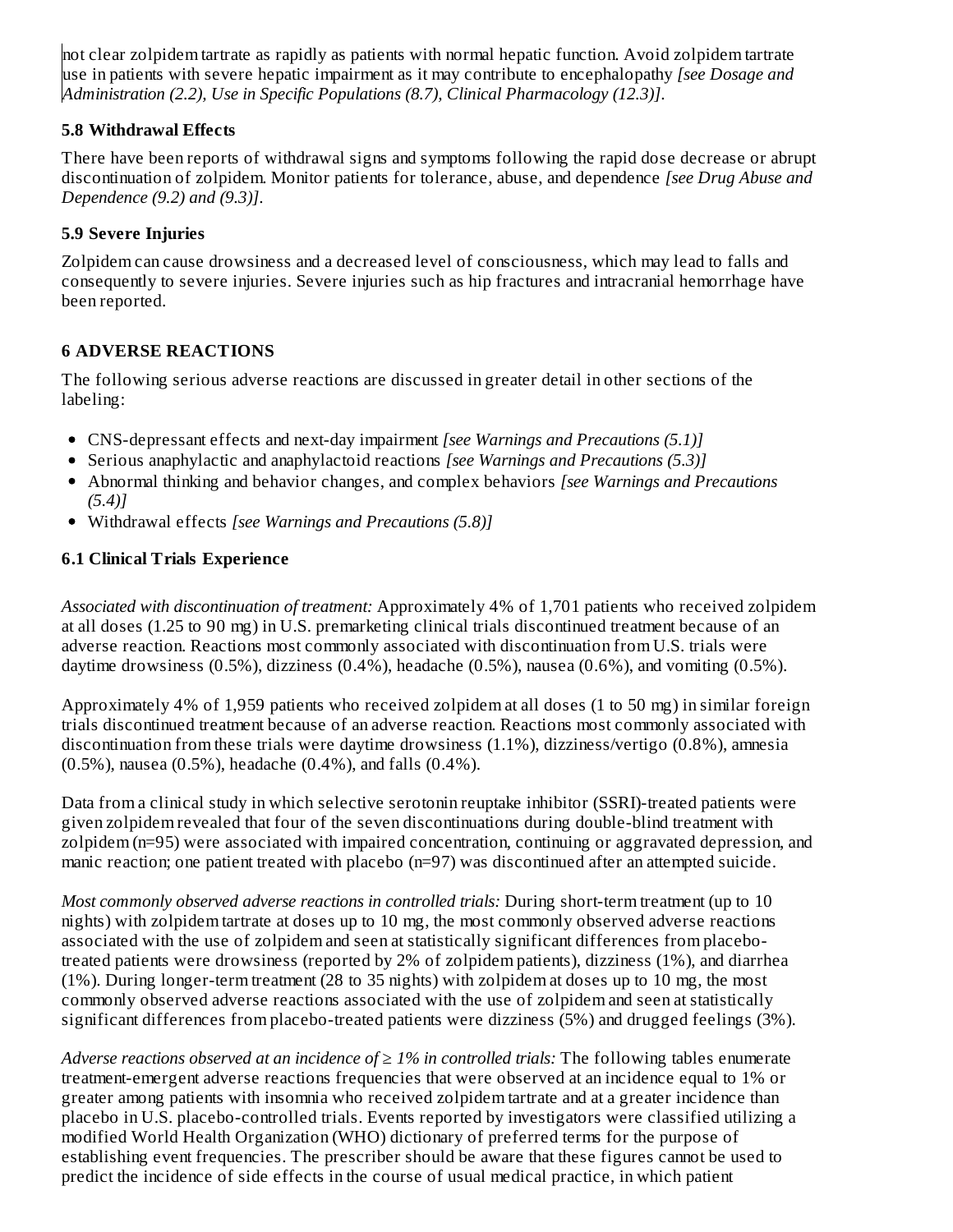characteristics and other factors differ from those that prevailed in these clinical trials. Similarly, the cited frequencies cannot be compared with figures obtained from other clinical investigators involving related drug products and uses, since each group of drug trials is conducted under a different set of conditions. However, the cited figures provide the physician with a basis for estimating the relative contribution of drug and nondrug factors to the incidence of side effects in the population studied.

The following table was derived from results of 11 placebo-controlled short-term U.S. efficacy trials involving zolpidem in doses ranging from 1.25 to 20 mg. The table is limited to data from doses up to and including 10 mg, the highest dose recommended for use.

#### **Incidence of Treatment-Emergent Advers e Experiences in Placebo-Controlled Clinical Trials Lasting up to 10 Nights (Percentage of patients reporting)**

| <b>Body System/Adverse Event*</b>     | Zolpidem<br>$(510 \text{ mg})$<br>$(N=685)$ | Placebo<br>$(N=473)$ |
|---------------------------------------|---------------------------------------------|----------------------|
| Central and Peripheral Nervous System |                                             |                      |
| Headache                              |                                             |                      |
| Drowsiness                            |                                             |                      |
| <b>Dizziness</b>                      |                                             |                      |
| Gastrointestinal System               |                                             |                      |
| Diarrhea                              |                                             |                      |

\*Reactions reported by at least 1% of patients treated with zolpidem tartrate and at a greater frequency than placebo.

The following table was derived from results of three placebo-controlled long-term efficacy trials involving zolpidem tartrate. These trials involved patients with chronic insomnia who were treated for 28 to 35 nights with zolpidem at doses of 5, 10, or 15 mg. The table is limited to data from doses up to and including 10 mg, the highest dose recommended for use. The table includes only adverse events occurring at an incidence of at least 1% for zolpidem patients.

#### **Incidence of Treatment-Emergent Advers e Experiences in Placebo-Controlled Clinical Trials Lasting up to 35 Nights (Percentage of patients reporting)**

| Body System/Adverse Event*            | Zolpidem<br>$(510 \text{ mg})$<br>$(N=152)$ | <b>Placebo</b><br>$(N=161)$ |
|---------------------------------------|---------------------------------------------|-----------------------------|
| Autonomic Nervous System              |                                             |                             |
| Dry mouth                             | 3                                           |                             |
| Body as a Whole                       |                                             |                             |
| Allergy                               | 4                                           |                             |
| <b>Back Pain</b>                      | 3                                           | $\overline{2}$              |
| Influenza-like symptoms               | 2                                           |                             |
| Chest pain                            |                                             |                             |
| Cardiovascular System                 |                                             |                             |
| Palpitation                           | 2                                           |                             |
| Central and Peripheral Nervous System |                                             |                             |
| Drowsiness                            | 8                                           | 5                           |
| <b>Dizziness</b>                      | 5                                           |                             |
| Lethargy                              | 3                                           |                             |
| Drugged feeling                       | 3                                           |                             |
| Lightheadedness                       | $\overline{2}$                              |                             |
| Depression                            | $\overline{2}$                              |                             |
| Abnormal dreams                       |                                             | $\overline{\phantom{0}}$    |
| Amnesia                               |                                             |                             |
| Sleep disorder                        |                                             |                             |
| Gastrointestinal System               |                                             |                             |
| Diarrhea                              | 3                                           | $\overline{2}$              |
| Abdominal pain                        | $\overline{2}$                              | $\overline{2}$              |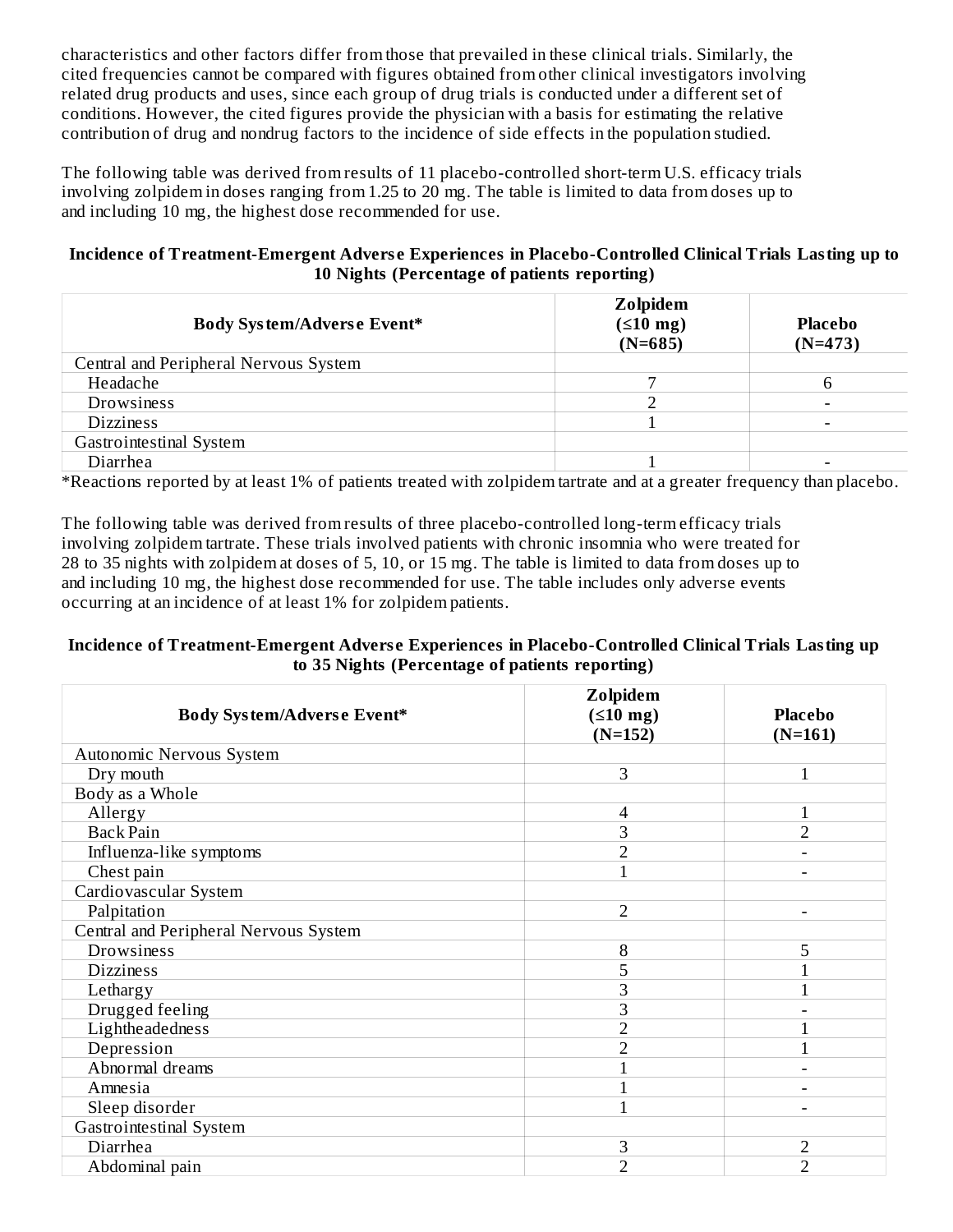| Constipation              |  |
|---------------------------|--|
| <b>Respiratory System</b> |  |
| Sinusitis                 |  |
| Pharyngitis               |  |
| Skin and Appendages       |  |
| Rash                      |  |

\*Reactions reported by at least 1% of patients treated with zolpidem tartrate and at a greater frequency than placebo.

**Dos e relationship for advers e reactions:** There is evidence from dose comparison trials suggesting a dose relationship for many of the adverse reactions associated with zolpidem use, particularly for certain CNS and gastrointestinal adverse events.

**Advers e event incidence across the entire preapproval databas e:** Zolpidem tartrate was administered to 3,660 subjects in clinical trials throughout the U.S., Canada, and Europe. Treatmentemergent adverse events associated with clinical trial participation were recorded by clinical investigators using terminology of their own choosing. To provide a meaningful estimate of the proportion of individuals experiencing treatment-emergent adverse events, similar types of untoward events were grouped into a smaller number of standardized event categories and classified utilizing a modified World Health Organization (WHO) dictionary of preferred terms.

The frequencies presented, therefore, represent the proportions of the 3,660 individuals exposed to zolpidem, at all doses, who experienced an event of the type cited on at least one occasion while receiving zolpidem. All reported treatment-emergent adverse events are included, except those already listed in the table above of adverse events in placebo-controlled studies, those coding terms that are so general as to be uninformative, and those events where a drug cause was remote. It is important to emphasize that, although the events reported did occur during treatment with zolpidem tartrate, they were not necessarily caused by it.

Adverse events are further classified within body system categories and enumerated in order of decreasing frequency using the following definitions: frequent adverse events are defined as those occurring in greater than 1/100 subjects; infrequent adverse events are those occurring in 1/100 to 1/1,000 patients; rare events are those occurring in less than 1/1,000 patients.

*Autonomic nervous system:* Infrequent: increased sweating, pallor, postural hypotension, syncope. Rare: abnormal accommodation, altered saliva, flushing, glaucoma, hypotension, impotence, increased saliva, tenesmus.

*Body as a whole:* Frequent: asthenia. Infrequent: edema, falling, fatigue, fever, malaise, trauma. Rare: allergic reaction, allergy aggravated, anaphylactic shock, face edema, hot flashes, increased ESR, pain, restless legs, rigors, tolerance increased, weight decrease.

*Cardiovascular system:* Infrequent: cerebrovascular disorder, hypertension, tachycardia. Rare: angina pectoris, arrhythmia, arteritis, circulatory failure, extrasystoles, hypertension aggravated, myocardial infarction, phlebitis, pulmonary embolism, pulmonary edema, varicose veins, ventricular tachycardia.

*Central and peripheral nervous system:* Frequent: ataxia, confusion, euphoria, headache, insomnia, vertigo Infrequent: agitation, anxiety, decreased cognition, detached, difficulty concentrating, dysarthria, emotional lability, hallucination, hypoesthesia, illusion, leg cramps, migraine, nervousness, paresthesia, sleeping (after daytime dosing), speech disorder, stupor, tremor. Rare: abnormal gait, abnormal thinking, aggressive reaction, apathy, appetite increased, decreased libido, delusion, dementia, depersonalization, dysphasia, feeling strange, hypokinesia, hypotonia, hysteria, intoxicated feeling, manic reaction, neuralgia, neuritis, neuropathy, neurosis, panic attacks, paresis, personality disorder, somnambulism, suicide attempts, tetany, yawning.

*Gastrointestinal system:* Frequent: dyspepsia, hiccup, nausea. Infrequent: anorexia, constipation, dysphagia, flatulence, gastroenteritis, vomiting. Rare: enteritis, eructation, esophagospasm, gastritis, hemorrhoids, intestinal obstruction, rectal hemorrhage, tooth caries.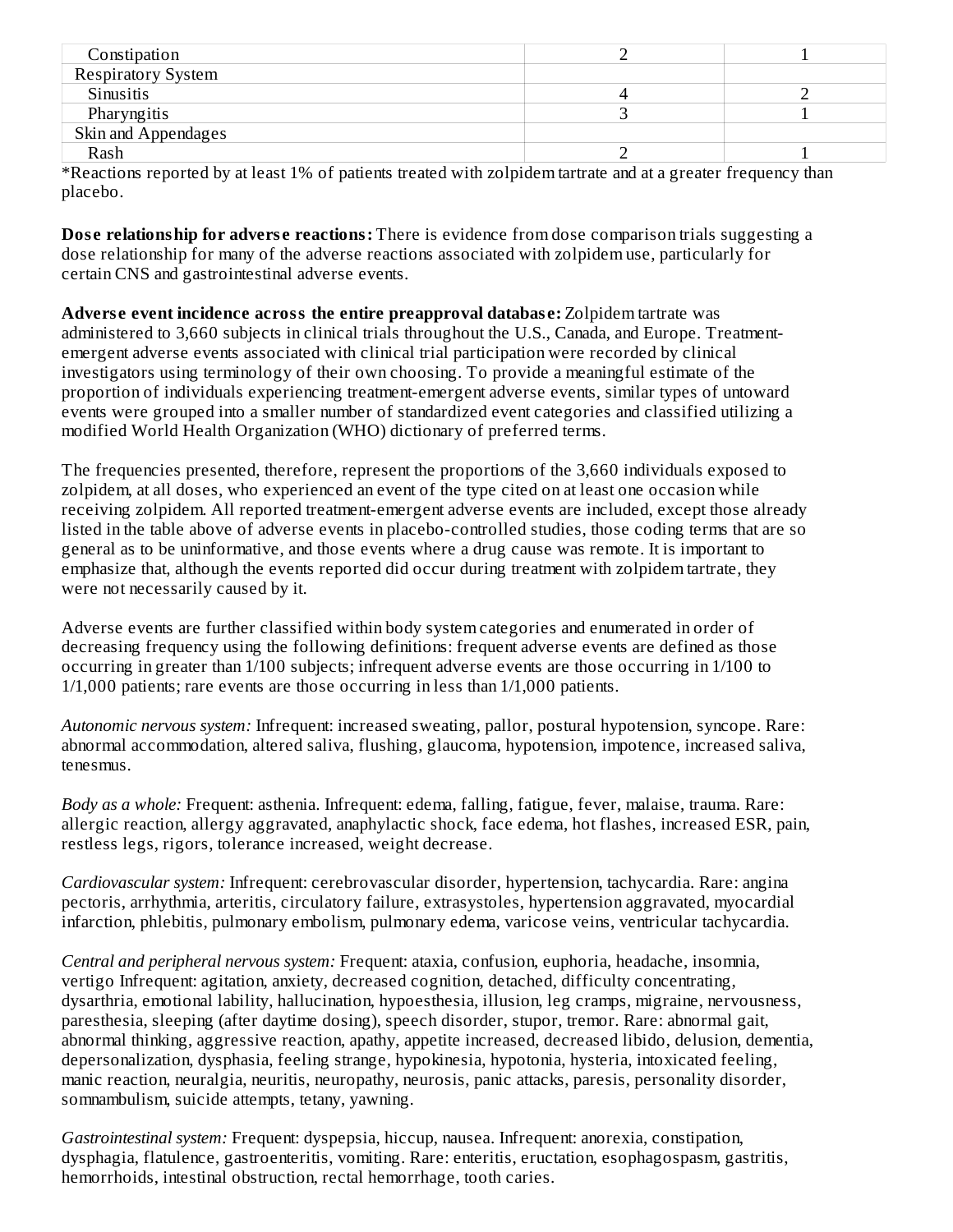*Hematologic and lymphatic system:* Rare: anemia, hyperhemoglobinemia, leukopenia, lymphadenopathy, macrocytic anemia, purpura, thrombosis.

*Immunologic system:* Infrequent: infection. Rare: abscess herpes simplex herpes zoster, otitis externa, otitis media.

*Liver and biliary system:* Infrequent: abnormal hepatic function, increased SGPT. Rare: bilirubinemia, increased SGOT.

*Metabolic and nutritional:* Infrequent: hyperglycemia, thirst. Rare: gout, hypercholesteremia, hyperlipidemia, increased alkaline phosphatase, increased BUN, periorbital edema.

*Musculoskeletal system:* Frequent: arthralgia, myalgia. Infrequent: arthritis. Rare: arthrosis, muscle weakness, sciatica, tendinitis.

*Reproductive system:* Infrequent: menstrual disorder, vaginitis. Rare: breast fibroadenosis, breast neoplasm, breast pain.

*Respiratory system:* Frequent: upper respiratory infection, lower respiratory infection. Infrequent: bronchitis, coughing, dyspnea, rhinitis. Rare: bronchospasm, respiratory depression, epistaxis, hypoxia, laryngitis, pneumonia.

*Skin and appendages:* Infrequent: pruritus. Rare: acne, bullous eruption, dermatitis, furunculosis, injection-site inflammation, photosensitivity reaction, urticaria.

*Special senses:* Frequent: diplopia, vision abnormal. Infrequent: eye irritation, eye pain, scleritis, taste perversion, tinnitus. Rare: conjunctivitis, corneal ulceration, lacrimation abnormal, parosmia, photopsia.

*Urogenital system:* Frequent: urinary tract infection. Infrequent: cystitis, urinary incontinence. Rare: acute renal failure, dysuria, micturition frequency, nocturia, polyuria, pyelonephritis, renal pain, urinary retention.

#### **6.2 Postmarketing Experience**

The following adverse reactions have been identified during post-approval use of zolpidem tartrate. Because these reactions are reported voluntarily from a population of uncertain size, it is not always possible to reliably estimate their frequency or establish a causal relationship to drug exposure.

*Liver and biliary system:* acute hepatocellular, cholestatic or mixed liver injury with or without jaundice (i.e., bilirubin >2xULN, alkaline phosphatase ≥2xULN, transaminase ≥5xULN).

#### **7 DRUG INTERACTIONS**

#### **7.1 CNS-active Drugs**

Co-administration of zolpidem with other CNS depressants increases the risk of CNS depression. Concomitant use of zolpidem with these drugs may increase drowsiness and psychomotor impairment, including impaired driving ability *[see Warnings and Precautions (5.1)].* Zolpidem tartrate was evaluated in healthy volunteers in single-dose interaction studies for several CNS drugs.

#### *Imipramine, Chlorpromazine*

Imipramine in combination with zolpidem produced no pharmacokinetic interaction other than a 20% decrease in peak levels of imipramine, but there was an additive effect of decreased alertness. Similarly, chlorpromazine in combination with zolpidem produced no pharmacokinetic interaction, but there was an additive effect of decreased alertness and psychomotor performance *[see Clinical Pharmacology (12.3)]*.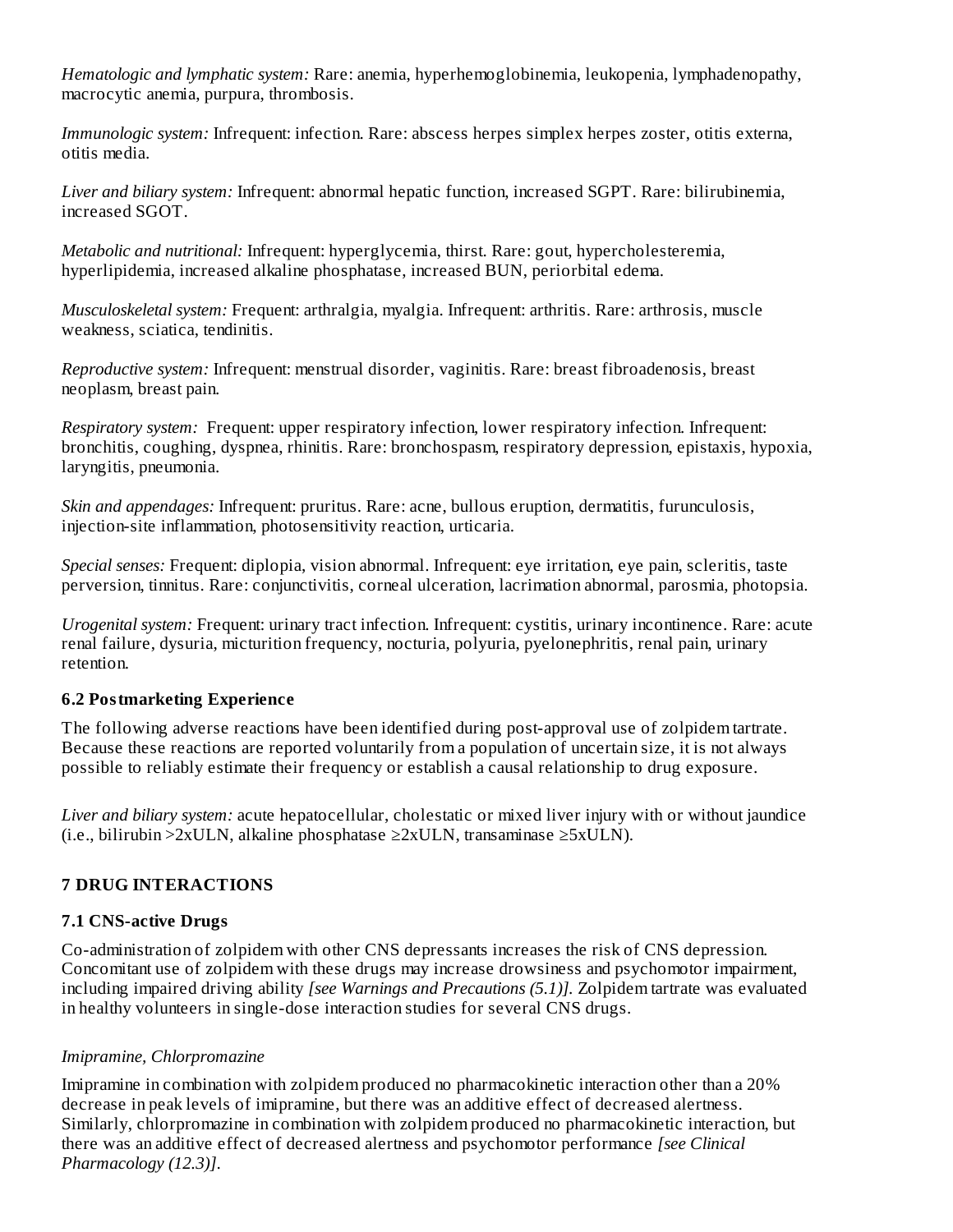### *Haloperidol*

A study involving haloperidol and zolpidem revealed no effect of haloperidol on the pharmacokinetics or pharmacodynamics of zolpidem. The lack of a drug interaction following single-dose administration does not predict the absence of an effect following chronic administration *[see Clinical Pharmacology (12.3)]*.

### *Alcohol*

An additive adverse effect on psychomotor performance between alcohol and oral zolpidem was demonstrated *[see Warnings and Precautions (5.1)]*.

### *Sertraline*

Concomitant administration of zolpidem and sertraline increases exposure to zolpidem *[see Clinical Pharmacology (12.3)]*.

### *Fluoxetine*

After multiple doses of zolpidem tartrate and fluoxetine an increase in the zolpidem half-life (17%) was observed. There was no evidence of an additive effect in psychomotor performance *[see Clinical Pharmacology (12.3)]*.

### **7.2 Drugs that Affect Drug Metabolism via Cytochrome P450**

Some compounds known to induce or inhibit CYP3A may affect exposure to zolpidem. The effect of drugs that induce or inhibit other P450 enzymes on the exposure to zolpidem is not known.

### *CYP3A4 Inducers*

#### *Rifampin*

Rifampin, a CYP3A4 inducer, significantly reduced the exposure to and the pharmacodynamic effects of zolpidem. Use of Rifampin in combination with zolpidem may decrease the efficacy of zolpidem and is not recommended *[see Clinical Pharmacology (12.3)]*.

#### *St. John's wort*

Use of St. John's wort, a CYP3A4 inducer, in combination with zolpidem may decrease blood levels of zolpidem and is not recommended.

#### *CYP3A4 Inhibitors*

#### *Ketoconazole*

Ketoconazole, a potent CYP3A4 inhibitor, increased the exposure to and pharmacodynamic effects of zolpidem. Consideration should be given to using a lower dose of zolpidem when a potent CYP3A4 inhibitor and zolpidem are given together *[see Clinical Pharmacology (12.3)]*.

### **8 USE IN SPECIFIC POPULATIONS**

### **8.1 Pregnancy**

### **Teratogenic Effects**

### *Pregnancy Category C*

There are no adequate and well-controlled studies of zolpidem tartrate in pregnant women.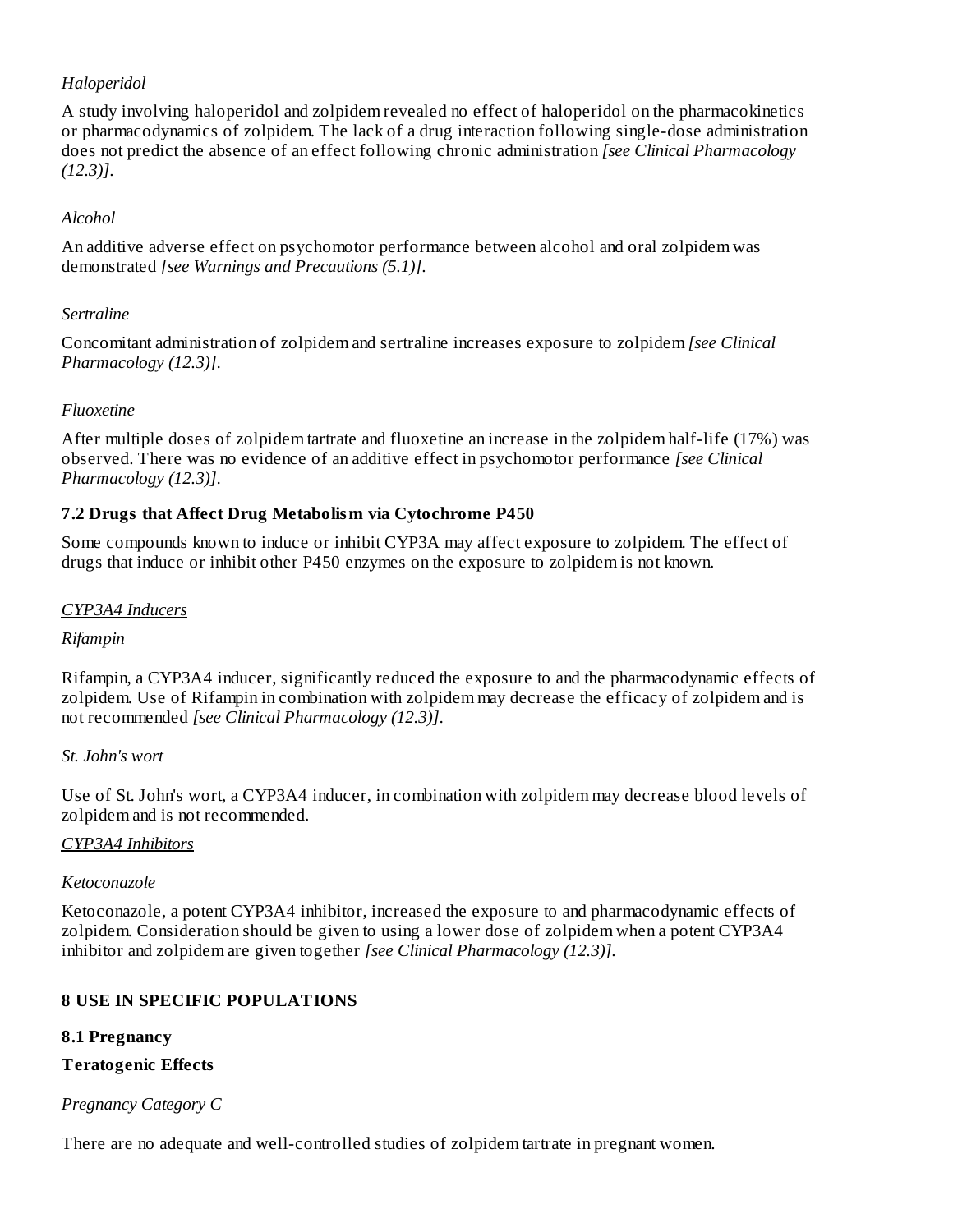Studies in children to assess the effects of prenatal exposure to zolpidem have not been conducted; however, cases of severe neonatal respiratory depression have been reported when zolpidem was used at the end of pregnancy, especially when taken with other CNS-depressants. Children born to mothers taking sedative-hypnotic drugs may be at risk for withdrawal symptoms during the postnatal period. Neonatal flaccidity has also been reported in infants born to mothers who received sedative-hypnotic drugs during pregnancy. Zolpidem tartrate should be used during pregnancy only if the potential benefit outweighs the potential risk to the fetus.

Administration of zolpidem to pregnant rats and rabbits resulted in adverse effects on offspring development at doses greater than the zolpidem tartrate maximum recommended human dose (MRHD) of 10 mg/day (approximately 8 mg/day zolpidem base); however, teratogenicity was not observed.

When zolpidem was administered at oral doses of 4, 20, and 100 mg base/kg/day to pregnant rats during the period of organogenesis, dose-related decreases in fetal skull ossification occurred at all but the lowest dose, which is approximately 5 times the MRHD on a mg/m<sup>2</sup> basis. In rabbits treated during organogenesis with zolpidem at oral doses of 1, 4, and 16 mg base/kg/day increased embryo-fetal death and incomplete fetal skeletal ossification occurred at the highest dose tested. The no-effect dose for embryo-fetal toxicity in rabbits is approximately 10 times the MRHD on a mg/m<sup>2</sup> basis. Administration of zolpidem to rats at oral doses of 4, 20, and 100 mg base/kg/day during the latter part of pregnancy and throughout lactation produced decreased offspring growth and survival at all but the lowest dose, which is approximately 5 times the MRHD on a mg/m<sup>2</sup> basis.

### **8.2 Labor and Delivery**

Zolpidem tartrate has no established use in labor and delivery *[see Pregnancy (8.1)]*.

#### **8.3 Nursing Mothers**

Zolpidem is excreted in human milk. Caution should be exercised when zolpidem tartrate is administered to a nursing woman.

#### **8.4 Pediatric Us e**

Zolpidem tartrate is not recommended for use in children. Safety and effectiveness of zolpidem in pediatric patients below the age of 18 years have not been established.

In an 8-week study, in pediatric patients (aged 6 to 17 years) with insomnia associated with attentiondeficit/hyperactivity disorder (ADHD) an oral solution of zolpidem tartrate dosed at 0.25 mg/kg at bedtime did not decrease sleep latency compared to placebo. Psychiatric and nervous system disorders comprised the most frequent (> 5%) treatment emergent adverse reactions observed with zolpidem versus placebo and included dizziness (23.5% vs. 1.5%), headache (12.5% vs. 9.2%), and hallucinations were reported in 7% of the pediatric patients who received zolpidem; none of the pediatric patients who received placebo reported hallucinations *[see Warnings and Precautions (5.4)]*. Ten patients on zolpidem (7.4%) discontinued treatment due to an adverse reaction.

#### **8.5 Geriatric Us e**

A total of 154 patients in U.S. controlled clinical trials and 897 patients in non-U.S. clinical trials who received zolpidem were  $\geq 60$  years of age. For a pool of U.S. patients receiving zolpidem at doses of ≤10 mg or placebo, there were three adverse reactions occurring at an incidence of at least 3% for zolpidem and for which the zolpidem incidence was at least twice the placebo incidence (i.e., they could be considered drug related).

| <b>Adverse Event</b> | Zolpidem | Placebo |
|----------------------|----------|---------|
| Dizziness            | 3%       | ገ%      |
| Drowsiness           | $5\%$    | פי $\%$ |
| <b>Diarrhea</b>      | 3%       | 1%      |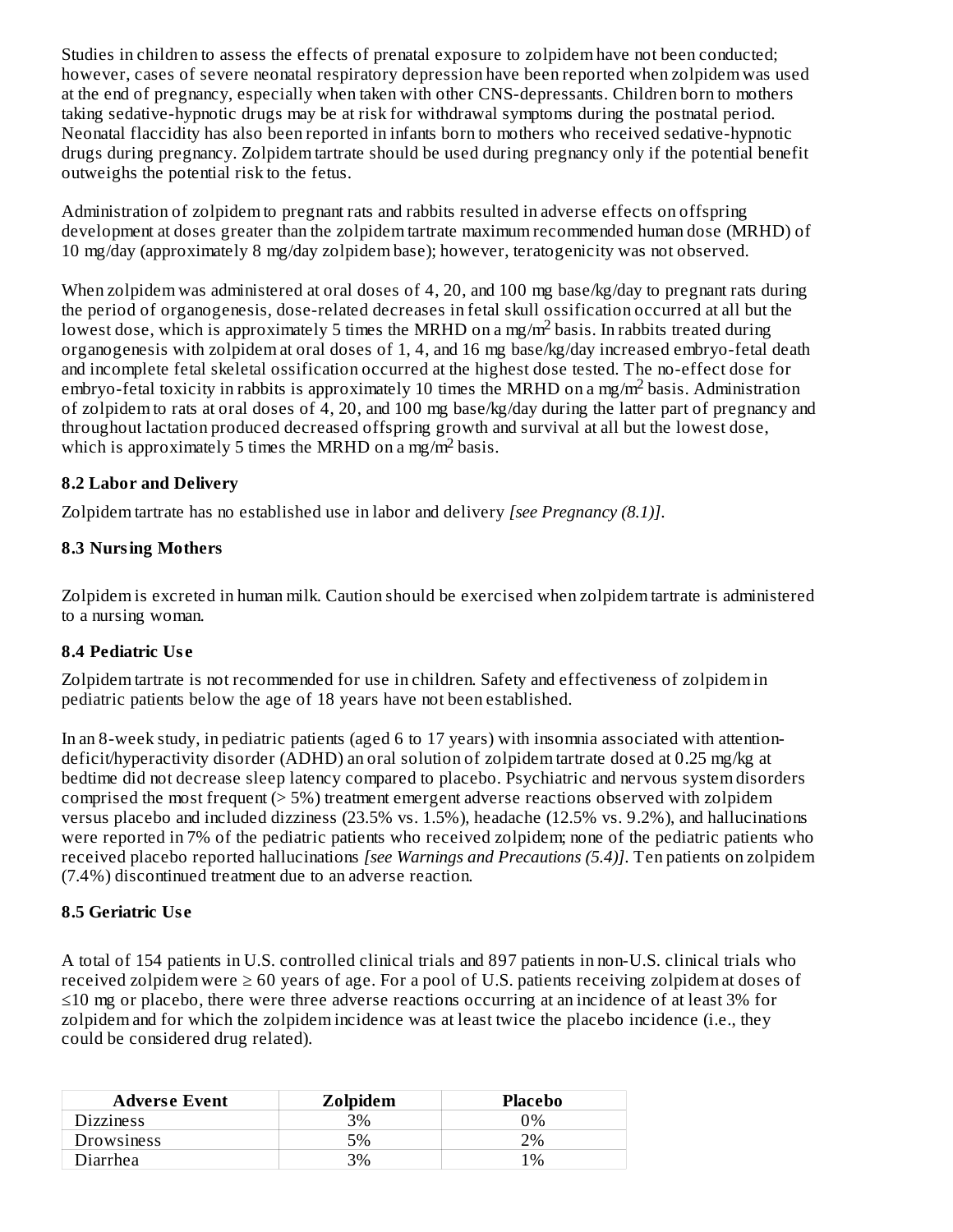A total of 30/1,959 (1.5%) non-U.S. patients receiving zolpidem reported falls, including 28/30 (93%) who were  $\geq$  70 years of age. Of these 28 patients, 23 (82%) were receiving zolpidem doses >10 mg. A total of 24/1,959 (1.2%) non-U.S. patients receiving zolpidem reported confusion, including 18/24 (75%) who were  $\geq$  70 years of age. Of these 18 patients, 14 (78%) were receiving zolpidem doses >10 mg.

The dose of zolpidem tartrate in elderly patients is 5 mg to minimize adverse effects related to impaired motor and/or cognitive performance and unusual sensitivity to sedative/hypnotic drugs *[see Warnings and Precautions (5.1)]*.

### **8.6 Gender Difference in Pharmacokinetics**

Women clear zolpidem tartrate from the body at a lower rate than men.  $\rm{C_{max}}$  and  $\rm{AUC}$  parameters of zolpidem were approximately 45% higher at the same dose in female subjects compared with male subjects. Given the higher blood levels of zolpidem tartrate in women compared to men at a given dose, the recommended initial dose of zolpidem tartrate for adult women is 5 mg, and the recommended dose for adult men is 5 or 10 mg.

In geriatric patients, clearance of zolpidem is similar in men and women. The recommended dose of zolpidem tartrate in geriatric patients is 5 mg regardless of gender.

### **8.7 Hepatic Impairment**

The recommended dose of zolpidem tartrate in patients with mild to moderate hepatic impairment is 5 mg once daily immediately before bedtime. Avoid zolpidem tartrate use in patients with severe hepatic impairment as it may contribute to encephalopathy *[see Dosage and Administration (2.2), Warnings and Precautions (5.7), Clinical Pharmacology (12.3)]*.

### **9 DRUG ABUSE AND DEPENDENCE**

#### **9.1 Controlled Substance**

Zolpidem tartrate is classified as a Schedule IV controlled substance by federal regulation.

#### **9.2 Abus e**

Abuse and addiction are separate and distinct from physical dependence and tolerance. Abuse is characterized by misuse of the drug for non-medical purposes, often in combination with other psychoactive substances. Tolerance is a state of adaptation in which exposure to a drug induces changes that result in a diminution of one or more of the drug effects over time. Tolerance may occur to both desired and undesired effects of drugs and may develop at different rates for different effects.

Addiction is a primary, chronic, neurobiological disease with genetic, psychosocial, and environmental factors influencing its development and manifestations. It is characterized by behaviors that include one or more of the following: impaired control over drug use, compulsive use, continued use despite harm, and craving. Drug addiction is a treatable disease, using a multidisciplinary approach, but relapse is common.

Studies of abuse potential in former drug abusers found that the effects of single doses of zolpidem tartrate 40 mg were similar, but not identical, to diazepam 20 mg, while zolpidem tartrate 10 mg was difficult to distinguish from placebo.

Because persons with a history of addiction to, or abuse of, drugs or alcohol are at increased risk for misuse, abuse and addiction of zolpidem, they should be monitored carefully when receiving zolpidem or any other hypnotic.

#### **9.3 Dependence**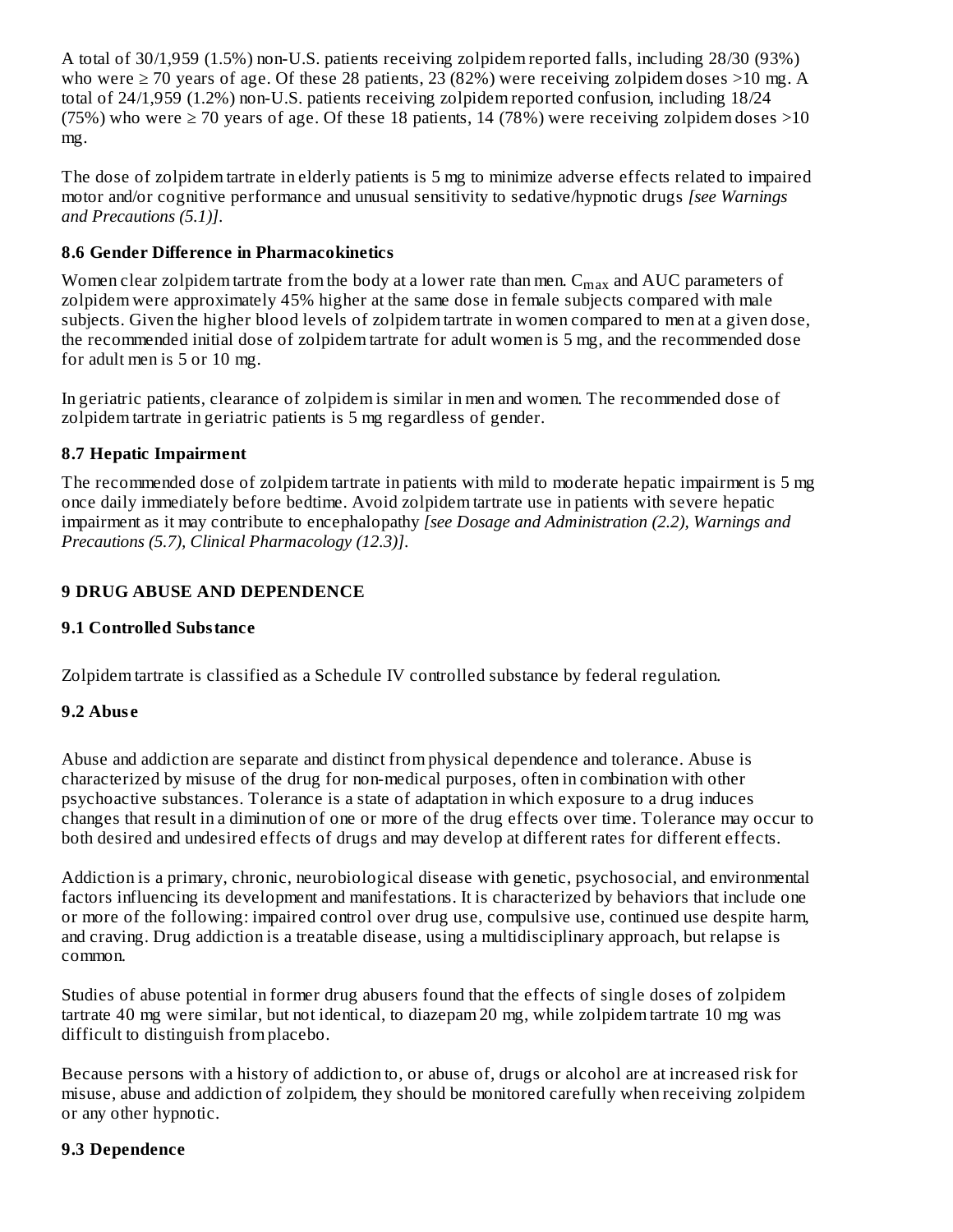Physical dependence is a state of adaptation that is manifested by a specific withdrawal syndrome that can be produced by abrupt cessation, rapid dose reduction, decreasing blood level of the drug, and/or administration of an antagonist.

Sedative/hypnotics have produced withdrawal signs and symptoms following abrupt discontinuation. These reported symptoms range from mild dysphoria and insomnia to a withdrawal syndrome that may include abdominal and muscle cramps, vomiting, sweating, tremors, and convulsions. The following adverse events which are considered to meet the DSM-III-R criteria for uncomplicated sedative/hypnotic withdrawal were reported during U.S. clinical trials following placebo substitution occurring within 48 hours following last zolpidem treatment: fatigue, nausea, flushing, lightheadedness, uncontrolled crying, emesis, stomach cramps, panic attack, nervousness, and abdominal discomfort. These reported adverse events occurred at an incidence of 1% or less. However, available data cannot provide a reliable estimate of the incidence, if any, of dependence during treatment at recommended doses. Post-marketing reports of abuse, dependence and withdrawal have been received.

#### **10 OVERDOSAGE**

#### **10.1 Signs and Symptoms**

In postmarketing experience of overdose with zolpidem tartrate alone, or in combination with CNSdepressant agents, impairment of consciousness ranging from somnolence to coma, cardiovascular and/or respiratory compromise, and fatal outcomes have been reported.

#### **10.2 Recommended Treatment**

General symptomatic and supportive measures should be used along with immediate gastric lavage where appropriate. Intravenous fluids should be administered as needed. Zolpidem's sedative hypnotic effect was shown to be reduced by flumazenil and therefore may be useful; however, flumazenil administration may contribute to the appearance of neurological symptoms (convulsions). As in all cases of drug overdose, respiration, pulse, blood pressure, and other appropriate signs should be monitored and general supportive measures employed. Hypotension and CNS depression should be monitored and treated by appropriate medical intervention. Sedating drugs should be withheld following zolpidem overdosage, even if excitation occurs. The value of dialysis in the treatment of overdosage has not been determined, although hemodialysis studies in patients with renal failure receiving therapeutic doses have demonstrated that zolpidem is not dialyzable.

As with the management of all overdosage, the possibility of multiple drug ingestion should be considered. The physician may wish to consider contacting a poison control center for up-to-date information on the management of hypnotic drug product overdosage.

#### **11 DESCRIPTION**

Zolpidem tartrate USP is a gamma-aminobutyric acid (GABA) A agonist of the imidazopyridine class and is available in 5 mg and 10 mg strength tablets for oral administration.

Chemically, zolpidem is N,N,6-trimethyl-2-p-tolylimidazo[1,2-a] pyridine-3-acetamide L-(+)-tartrate (2:1). It has the following structure:

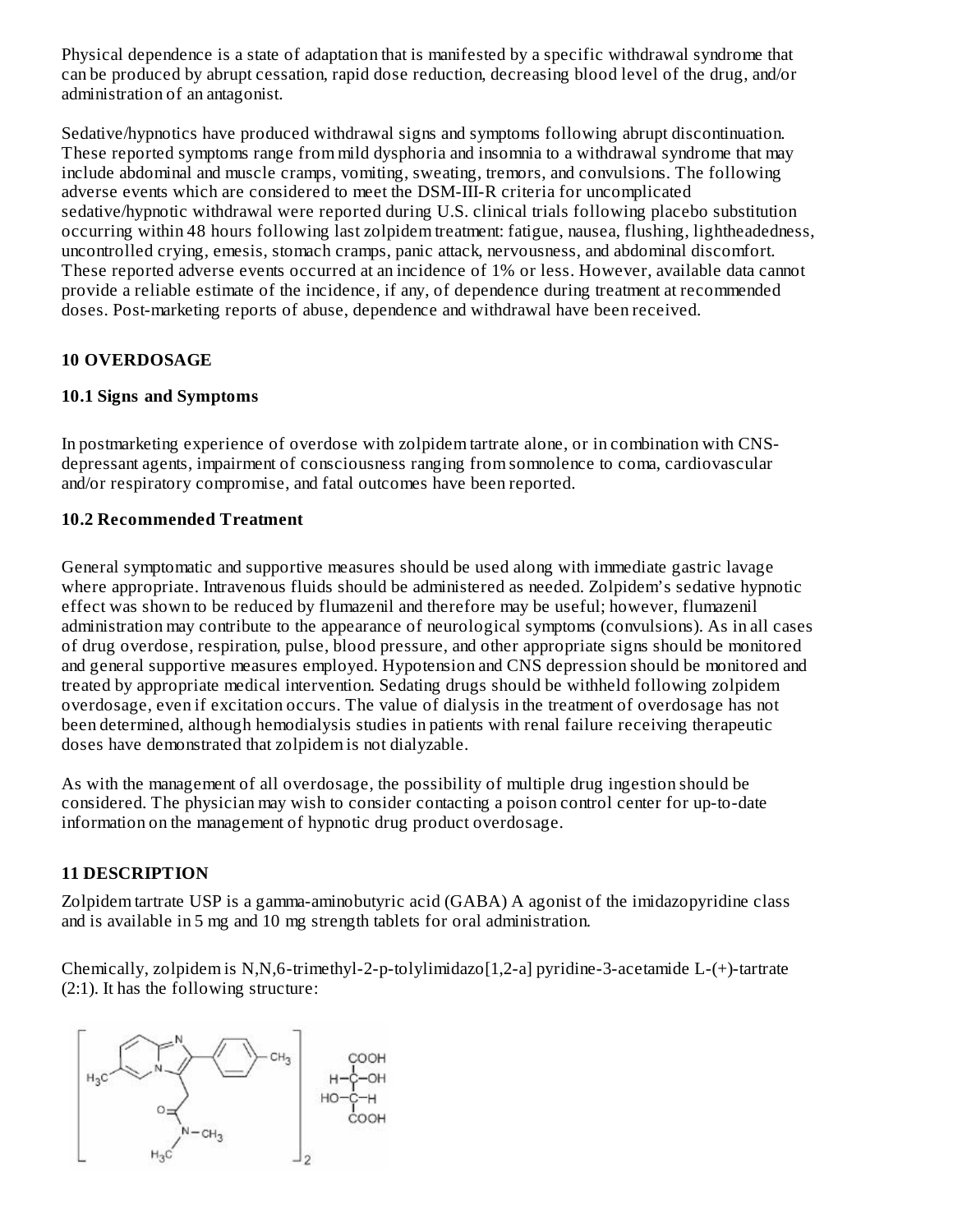Zolpidem tartrate USP is a white to off-white crystalline powder that is sparingly soluble in water, alcohol, and propylene glycol. It has a molecular weight of 764.88.

Each zolpidem tartrate tablet, USP includes the following inactive ingredients: lactose monohydrate, microcrystalline cellulose, sodium starch glycolate, magnesium stearate, hypromellose, polyethylene glycol, and titanium dioxide.

Meets USP Dissolution Test-3.

### **12 CLINICAL PHARMACOLOGY**

### **12.1 Mechanism of Action**

Zolpidem, the active moiety of zolpidem tartrate, is a hypnotic agent with a chemical structure unrelated to benzodiazepines, barbiturates, or other drugs with known hypnotic properties. It interacts with a GABA-BZ receptor complex and shares some of the pharmacological properties of the benzodiazepines. In contrast to the benzodiazepines, which non-selectively bind to and activate all BZ receptor subtypes, zolpidem*in vitro* binds the  $BZ_1$  receptor preferentially with a high affinity ratio of the  $\alpha_1/\alpha_5$  subunits. This selective binding of zolpidem on the BZ<sub>1</sub> receptor is not absolute, but it may explain the relative absence of myorelaxant and anticonvulsant effects in animal studies as well as the preservation of deep sleep (stages 3 and 4) in human studies of zolpidem tartrate at hypnotic doses.

### **12.3 Pharmacokinetics**

The pharmacokinetic profile of zolpidem tartrate is characterized by rapid absorption from the gastrointestinal tract and a short elimination half-life (T $_{\rm 1/2})$  in healthy subjects.

In a single-dose crossover study in 45 healthy subjects administered 5 and 10 mg zolpidem tartrate tablets, the mean peak concentrations  $(C_{max})$  were 59 (range: 29 to 113) and 121 (range: 58 to 272) ng/mL, respectively, occurring at a mean time (T $_{\rm max}$ ) of 1.6 hours for both. The mean zolpidem tartrate elimination half-life was 2.6 (range: 1.4 to 4.5) and 2.5 (range: 1.4 to 3.8) hours, for the 5 and 10 mg tablets, respectively. Zolpidem tartrate is converted to inactive metabolites that are eliminated primarily by renal excretion. Zolpidem tartrate demonstrated linear kinetics in the dose range of 5 to 20 mg. Total protein binding was found to be  $92.5 \pm 0.1\%$  and remained constant, independent of concentration between 40 and 790 ng/mL. Zolpidem did not accumulate in young adults following nightly dosing with 20 mg zolpidem tartrate tablets for 2 weeks.

A food-effect study in 30 healthy male subjects compared the pharmacokinetics of zolpidem tartrate 10 mg when administered while fasting or 20 minutes after a meal. Results demonstrated that with food, mean AUC and  $\rm{C_{max}}$  were decreased by 15% and 25%, respectively, while mean  $\rm{T_{max}}$  was prolonged by 60% (from 1.4 to 2.2 hr). The half-life remained unchanged. These results suggest that, for faster sleep onset, zolpidem tartrate should not be administered with or immediately after a meal.

### *Special Populations*

### *Elderly:*

In the elderly, the dose for zolpidem tartrate should be 5 mg *[see Warnings and Precautions (5) and Dosage and Administration (2)]*. This recommendation is based on several studies in which the mean  $C_{max}$ ,  $T_{1/2}$ , and AUC were significantly increased when compared to results in young adults. In one study of eight elderly subjects (> 70 years), the means for  $C_{max}$ ,  $T_{1/2}$ , and AUC significantly increased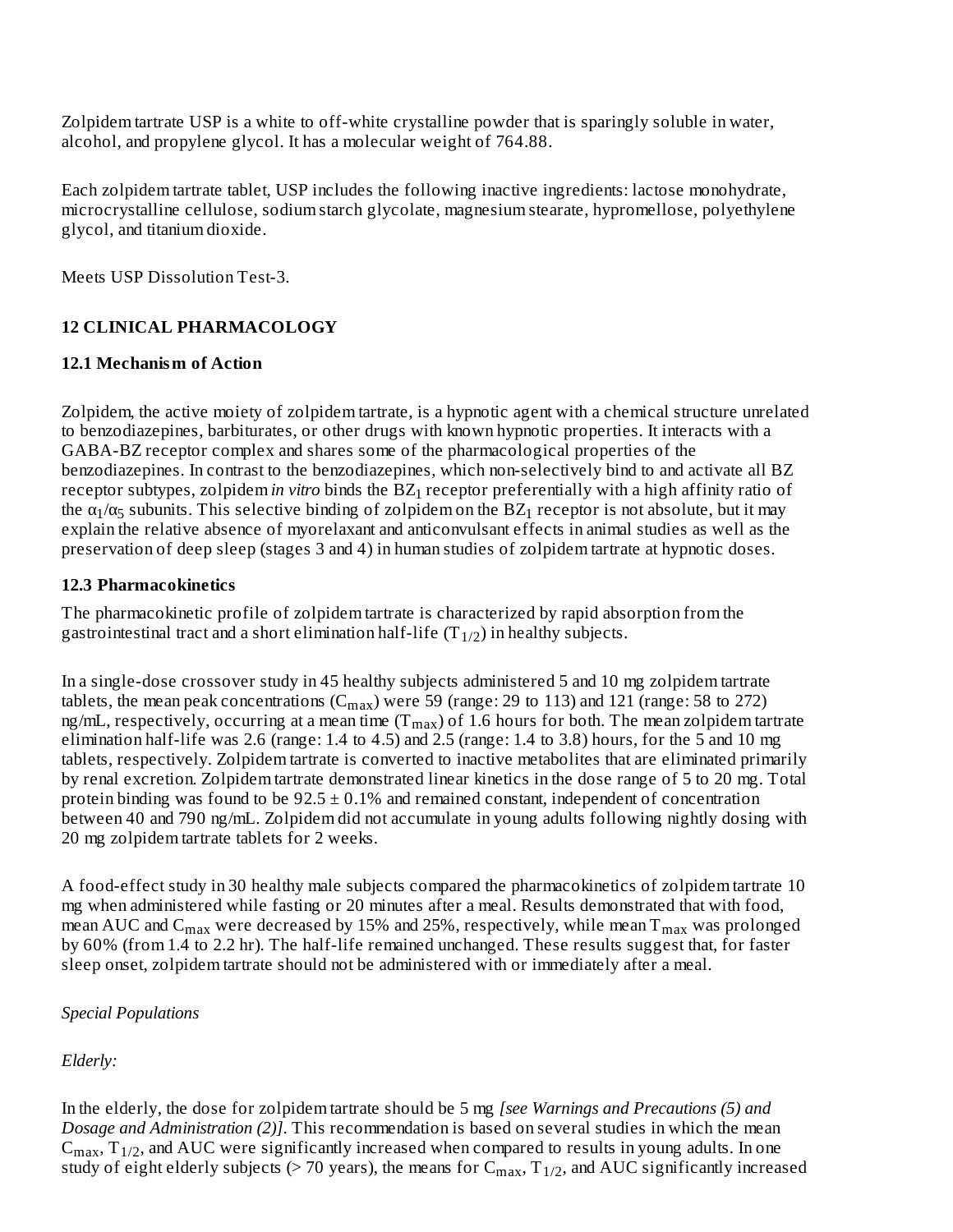by 50% (255 vs. 384 ng/mL), 32% (2.2 vs. 2.9 hr), and 64% (955 vs. 1,562 ng•hr/mL), respectively, as compared to younger adults (20 to 40 years) following a single 20 mg oral dose. Zolpidem tartrate did not accumulate in elderly subjects following nightly oral dosing of 10 mg for 1 week. max 1/2

### *Hepatic Impairment:*

The pharmacokinetics of zolpidem tartrate in eight patients with chronic hepatic insufficiency were compared to results in healthy subjects. Following a single 20 mg oral zolpidem tartrate dose, mean  $C_{max}$  and AUC were found to be two times (250 vs. 499 ng/mL) and five times (788 vs. 4,203 ng•hr/mL) higher, respectively, in hepatically-compromised patients.  $\texttt{T}_{\max}$  did not change. The mean half-life in cirrhotic patients of 9.9 hr (range: 4.1 to 25.8 hr) was greater than that observed in normal subjects of 2.2 hr (range: 1.6 to 2.4 hr) *[see Dosage and Administration (2.2), Warnings and Precautions (5.7), Use in Specific Populations (8.7)].*

### *Renal Impairment:*

The pharmacokinetics of zolpidem tartrate were studied in 11 patients with end-stage renal failure (mean  $Cl_{Cr}$  = 6.5  $\pm$  1.5 mL/min) undergoing hemodialysis three times a week, who were dosed with zolpidem tartrate 10 mg orally each day for 14 or 21 days. No statistically significant differences were observed for  $\rm C_{max},$   $\rm T_{max},$  half-life, and AUC between the first and last day of drug administration when baseline concentration adjustments were made. Zolpidem was not hemodialyzable. No accumulation of unchanged drug appeared after 14 or 21 days. Zolpidem pharmacokinetics were not significantly different in renally impaired patients. No dosage adjustment is necessary in patients with compromised renal function.

### **Drug Interactions**

### *CNS-depressants*

Co-administration of zolpidem with other CNS depressants increases the risk of CNS depression *[see Warnings and Precautions (5.1)].* Zolpidem tartrate was evaluated in healthy volunteers in single-dose interaction studies for several CNS drugs. Imipramine in combination with zolpidem produced no pharmacokinetic interaction other than a 20% decrease in peak levels of imipramine, but there was an additive effect of decreased alertness. Similarly, chlorpromazine in combination with zolpidem produced no pharmacokinetic interaction, but there was an additive effect of decreased alertness and psychomotor performance.

A study involving haloperidol and zolpidem revealed no effect of haloperidol on the pharmacokinetics or pharmacodynamics of zolpidem. The lack of a drug interaction following single-dose administration does not predict the absence of an effect following chronic administration.

An additive adverse effect on psychomotor performance between alcohol and oral zolpidem was demonstrated *[see Warnings and Precautions (5.1)].*

Following five consecutive nightly doses at bedtime of oral zolpidem tartrate 10 mg in the presence of sertraline 50 mg (17 consecutive daily doses, at 7:00 am, in healthy female volunteers), zolpidem  $\mathsf{C}_{\max}$ was significantly higher (43%) and  $\rm T_{max}$  was significantly decreased (-53%). Pharmacokinetics of sertraline and N-desmethylsertraline were unaffected by zolpidem.

A single-dose interaction study with zolpidem tartrate 10 mg and fluoxetine 20 mg at steady-state levels in male volunteers did not demonstrate any clinically significant pharmacokinetic or pharmacodynamic interactions. When multiple doses of zolpidem and fluoxetine were given at steady state and the concentrations evaluated in healthy females, an increase in the zolpidem half-life (17%) was observed. There was no evidence of an additive effect in psychomotor performance.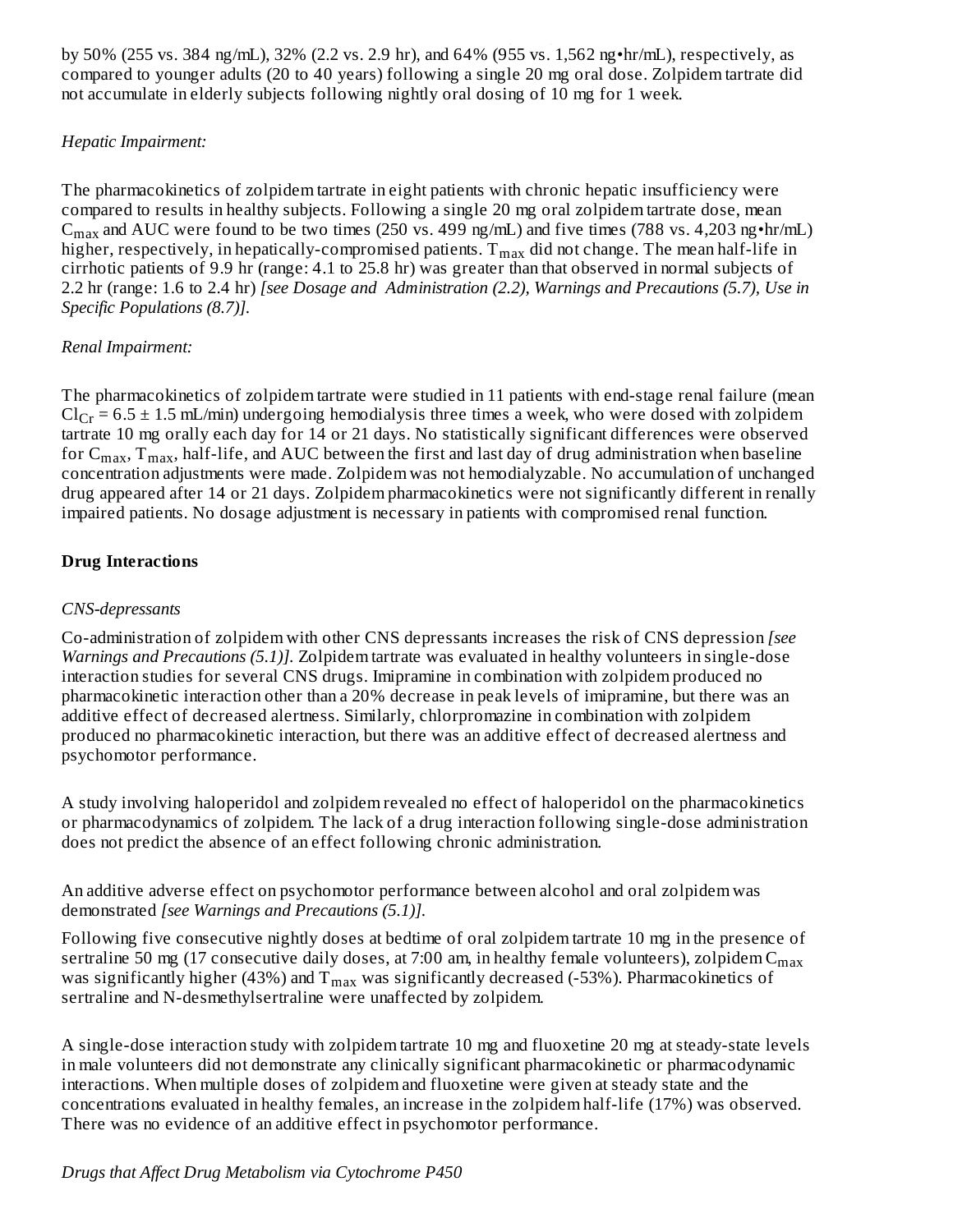Some compounds known to inhibit CYP3A may increase exposure to zolpidem. The effect of inhibitors of other P450 enzymes on the pharmacokinetics of zolpidem is unknown.

A single-dose interaction study with zolpidem tartrate 10 mg and itraconazole 200 mg at steady-state levels in male volunteers resulted in a 34% increase in  $\mathrm{AUC}_{0-\infty}$  of zolpidem tartrate. There were no pharmacodynamic effects of zolpidem detected on subjective drowsiness, postural sway, or psychomotor performance.

A single-dose interaction study with zolpidem tartrate 10 mg and rifampin 600 mg at steady-state levels in female subjects showed significant reductions of the AUC (-73%),  $\rm{C_{max}}$  (-58%), and T $_{1/2}$  (-36 %) of zolpidem together with significant reductions in the pharmacodynamic effects of zolpidem tartrate. Rifampin, a CYP3A4 inducer, significantly reduced the exposure to and the pharmacodynamic effects of zolpidem *[see Drug Interactions (7.2)]*.

Similarly, St. John's wort, a CYP3A4 inducer, may also decrease the blood levels of zolpidem.

A single-dose interaction study with zolpidem tartrate 5 mg and ketoconazole, a potent CYP3A4 inhibitor, given as 200 mg twice daily for 2 days increased  $\rm C_{max}$  of zolpidem (30%) and the total  $\rm AUC$ of zolpidem (70%) compared to zolpidem alone and prolonged the elimination half-life (30 %) along with an increase in the pharmacodynamic effects of zolpidem *[see Drug Interactions (7.2)].*

Additionally, fluvoxamine (a strong inhibitor of CYP1A2 and a weak inhibitor of CYP3A4 and CYP2C9) and ciprofloxacin (a strong inhibitor of CYP1A2 and a moderate inhibitor of CYP3A4) are also likely to inhibit zolpidem's metabolic pathways, potentially leading to an increase in zolpidem exposure.

#### *Other Drugs with No Interactions with Zolpidem*

A study involving cimetidine/zolpidem tartrate and ranitidine/zolpidem tartrate combinations revealed no effect of either drug on the pharmacokinetics or pharmacodynamics of zolpidem.

Zolpidem tartrate had no effect on digoxin pharmacokinetics and did not affect prothrombin time when given with warfarin in healthy subjects.

### **13 NONCLINICAL TOXICOLOGY**

#### **13.1 Carcinogenesis, Mutagenesis, Impairment of Fertility**

*Carcinogenesis*: Zolpidem was administered to mice and rats for 2 years at oral doses of 4, 18, and 80 mg base/kg. In mice, these doses are approximately 2.5, 10, and 50 times the maximum recommended human dose (MRHD) of 10 mg/day (8 mg zolpidem base) on mg/m<sup>2</sup> basis. In rats, these doses are approximately 5, 20, and 100 times the MRHD on a mg/m<sup>2</sup> basis. No evidence of carcinogenic potential was observed in mice. In rats, renal tumors (lipoma, liposarcoma) were seen at the mid- and high doses.

*Mutagenesis*: Zolpidem was negative in *in vitro* (bacterial reverse mutation, mouse lymphoma, and chromosomal aberration) and *in vivo* (mouse micronucleus) genetic toxicology assays.

*Impairment of fertility*: Oral administration of zolpidem (doses of 4, 20, and 100 mg base/kg/day) to rats prior to and during mating, and continuing in females through postpartum day 25, resulted in irregular estrus cycles and prolonged precoital intervals at the highest dose tested. The no-effect dose for these findings is approximately 24 times the MRHD on a mg/m<sup>2</sup> basis. There was no impairment of fertility at any dose tested.

### **14 CLINICAL STUDIES**

**14.1 Transient Insomnia**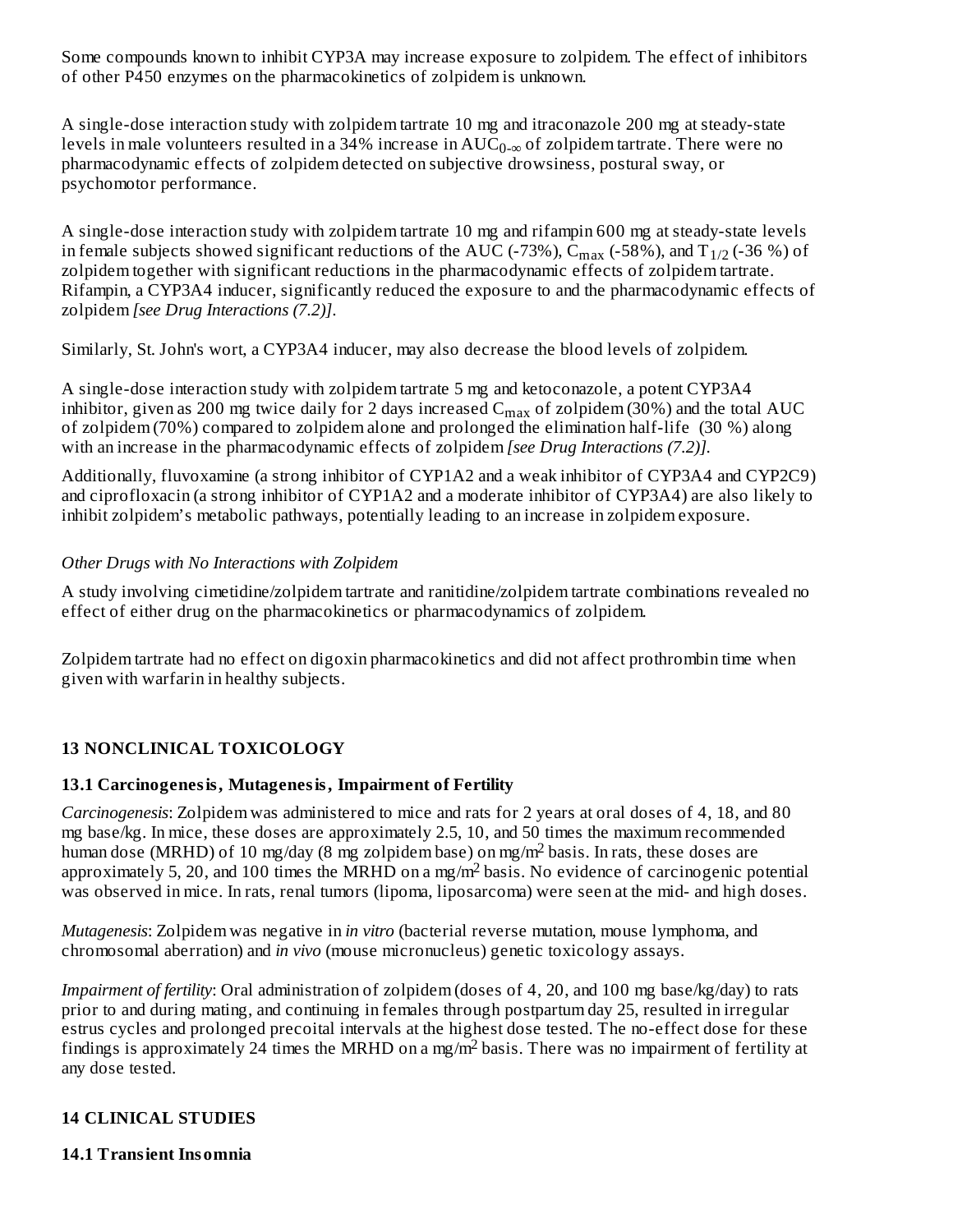Normal adults experiencing transient insomnia ( $n = 462$ ) during the first night in a sleep laboratory were evaluated in a double-blind, parallel group, single-night trial comparing two doses of zolpidem (7.5 and 10 mg) and placebo. Both zolpidem doses were superior to placebo on objective (polysomnographic) measures of sleep latency, sleep duration, and number of awakenings.

Normal elderly adults (mean age 68) experiencing transient insomnia ( $n = 35$ ) during the first two nights in a sleep laboratory were evaluated in a double-blind, crossover, 2-night trial comparing four doses of zolpidem (5, 10, 15 and 20 mg) and placebo. All zolpidem doses were superior to placebo on the two primary PSG parameters (sleep latency and efficiency) and all four subjective outcome measures (sleep duration, sleep latency, number of awakenings, and sleep quality).

### **14.2 Chronic Insomnia**

Zolpidem was evaluated in two controlled studies for the treatment of patients with chronic insomnia (most closely resembling primary insomnia, as defined in the APA Diagnostic and Statistical Manual of Mental Disorders, DSM-IV<sup>™</sup>). Adult outpatients with chronic insomnia (n = 75) were evaluated in a double-blind, parallel group, 5-week trial comparing two doses of zolpidem tartrate and placebo. On objective (polysomnographic) measures of sleep latency and sleep efficiency, zolpidem 10 mg was superior to placebo on sleep latency for the first 4 weeks and on sleep efficiency for weeks 2 and 4. Zolpidem was comparable to placebo on number of awakenings at both doses studied.

Adult outpatients  $(n=141)$  with chronic insomnia were also evaluated, in a double-blind, parallel group, 4-week trial comparing two doses of zolpidem and placebo. Zolpidem 10 mg was superior to placebo on a subjective measure of sleep latency for all 4 weeks, and on subjective measures of total sleep time, number of awakenings, and sleep quality for the first treatment week.

Increased wakefulness during the last third of the night as measured by polysomnography has not been observed in clinical trials with zolpidem tartrate.

### **14.3 Studies Pertinent to Safety Concerns for Sedative/Hypnotic Drugs**

*Next-day residual effects:* Next-day residual effects of zolpidem tartrate were evaluated in seven studies involving normal subjects. In three studies in adults (including one study in a phase advance model of transient insomnia) and in one study in elderly subjects, a small but statistically significant decrease in performance was observed in the Digit Symbol Substitution Test (DSST) when compared to placebo. Studies of zolpidem tartrate in non-elderly patients with insomnia did not detect evidence of next-day residual effects using the DSST, the Multiple Sleep Latency Test (MSLT), and patient ratings of alertness.

*Rebound effects:* There was no objective (polysomnographic) evidence of rebound insomnia at recommended doses seen in studies evaluating sleep on the nights following discontinuation of zolpidem tartrate. There was subjective evidence of impaired sleep in the elderly on the first posttreatment night at doses above the recommended elderly dose of 5 mg.

*Memory impairment:* Controlled studies in adults utilizing objective measures of memory yielded no consistent evidence of next-day memory impairment following the administration of zolpidem tartrate. However, in one study involving zolpidem doses of 10 and 20 mg, there was a significant decrease in next-morning recall of information presented to subjects during peak drug effect (90 minutes postdose), i.e., these subjects experienced anterograde amnesia. There was also subjective evidence from adverse event data for anterograde amnesia occurring in association with the administration of zolpidem tartrate, predominantly at doses above 10 mg.

*Effects on sleep stages:* In studies that measured the percentage of sleep time spent in each sleep stage, zolpidem tartrate has generally been shown to preserve sleep stages. Sleep time spent in stages 3 and 4 (deep sleep) was found comparable to placebo with only inconsistent, minor changes in REM (paradoxical) sleep at the recommended dose.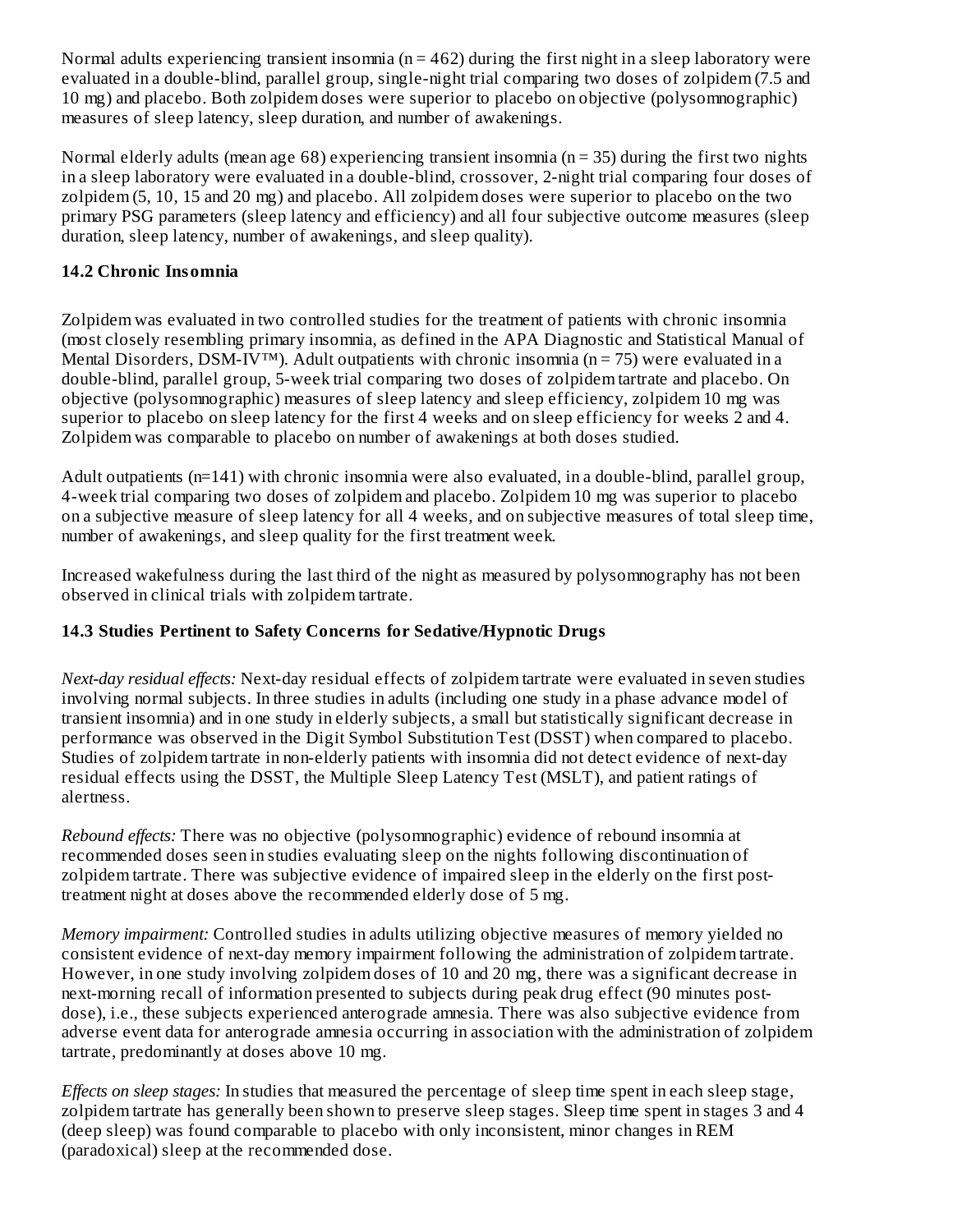#### **16 HOW SUPPLIED/STORAGE AND HANDLING**

**Zolpidem Tartrate Tablets USP, 5 mg** are white to off-white, circular, biconvex, film-coated tablets, debossed with "E" on one side and "78" on the other side.

| NDC 65862-159-01 |
|------------------|
| NDC 65862-159-05 |
| NDC 65862-159-99 |
| NDC 65862-159-10 |
|                  |

**Zolpidem Tartrate Tablets USP, 10 mg** are white to off-white, oval shaped, biconvex, film-coated tablets, debossed with "E" on one side and "79" on the other side.

| Bottles of 100            | NDC 65862-160-01 |
|---------------------------|------------------|
| Bottles of 500.           | NDC 65862-160-05 |
| Bottles of 1,000          | NDC 65862-160-99 |
| 10 x 10 Unit-dose Tablets | NDC 65862-160-10 |
|                           |                  |

**Store at** 20° to 25°C (68° to 77°F); excursions permitted to 15° to 30°C (59° to 86°F) [see USP Controlled Room Temperature].

#### **17 PATIENT COUNSELING INFORMATION**

#### *See FDA-approved patient labeling (Medication Guide).*

Inform patients and their families about the benefits and risks of treatment with zolpidem tartrate. Inform patients of the availability of a Medication Guide and instruct them to read the Medication Guide prior to initiating treatment with zolpidem tartrate and with each prescription refill. Review the zolpidem tartrate Medication Guide with every patient prior to initiation of treatment. Instruct patients or caregivers that zolpidem tartrate should be taken only as prescribed.

#### *CNS Depressant Effects and Next-Day Impairment*

Tell patients that zolpidem tartrate has the potential to cause next-day impairment, and that this risk is increased if dosing instructions are not carefully followed. Tell patients to wait for at least 8 hours after dosing before driving or engaging in other activities requiring full mental alertness. Inform patients that impairment can be present despite feeling fully awake.

#### *Severe Anaphylactic and Anaphylactoid Reactions*

Inform patients that severe anaphylactic and anaphylactoid reactions have occurred with zolpidem. Describe the signs/symptoms of these reactions and advise patients to seek medical attention immediately if any of them occur.

#### *Sleep-driving and Other Complex Behaviors*

Instruct patients and their families that sedative hypnotics can cause abnormal thinking and behavior change, including "sleep driving" and other complex behaviors while not being fully awake (preparing and eating food, making phone calls, or having sex). Tell patients to call you immediately if they develop any of these symptoms.

#### *Suicide*

Tell patients to immediately report any suicidal thoughts.

### *Alcohol and Other Drugs*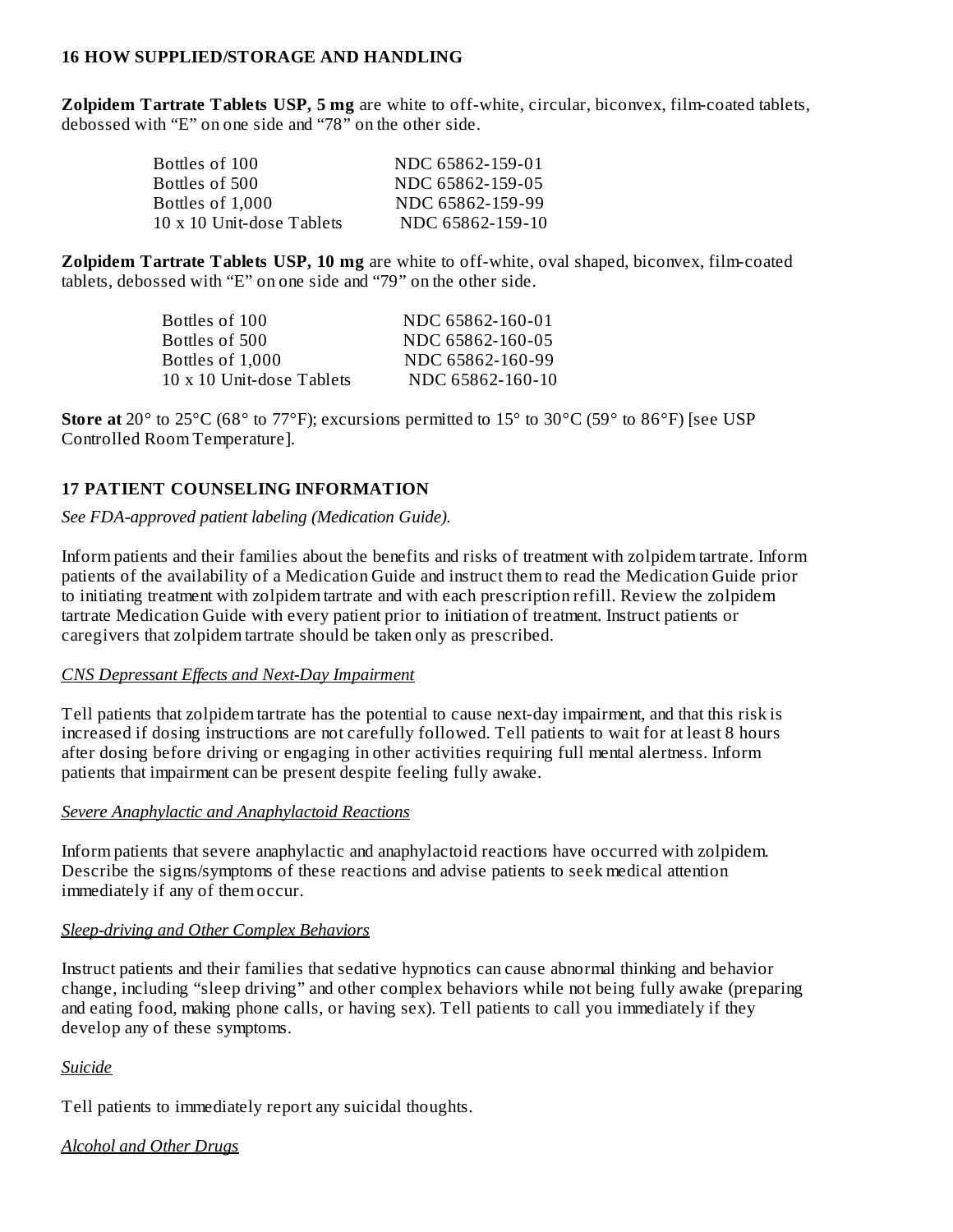Ask patients about alcohol consumption, medicines they are taking, and drugs they may be taking without a prescription. Advise patients not to use zolpidem tartrate if they drank alcohol that evening or before bed.

#### *Tolerance, Abuse, and Dependence*

Tell patients not to increase the dose of zolpidem tartrate on their own, and to inform you if they believe the drug "does not work".

#### *Administration Instructions*

Patients should be counseled to take zolpidem tartrate right before they get into bed and only when they are able to stay in bed a full night (7 to 8 hours) before being active again. Zolpidem tartrate tablets should not be taken with or immediately after a meal. Advise patients NOT to take zolpidem tartrate if they drank alcohol that evening.

#### **Dispens e with Medication Guide available at: www.aurobindousa.com/product-medication-guides**

#### **MEDICATION GUIDE**

#### **Zolpidem Tartrate Tablets, USP CIV (zol' pi dem tar' trate)**

Read the Medication Guide that comes with zolpidem tartrate before you start taking it and each time you get a refill. There may be new information. This Medication Guide does not take the place of talking to your healthcare provider about your medical condition or treatment.

#### **What is the most important information I should know about zolpidem tartrate?**

- **Do not take more zolpidem tartrate than pres cribed.**
- Do not take zolpidem tartrate unless you are able to stay in bed a full night (7 to 8 hours) **before you must be active again.**
- **Take zolpidem tartrate right before you get in bed, not sooner.**

#### **Zolpidem tartrate may caus e s erious side effects, including:**

- **After taking zolpidem tartrate, you may get up out of bed while not being fully awake and do an activity that you do not know you are doing. The next morning, you may not remember that you did anything during the night**. You have a higher chance for doing these activities if you drink alcohol or take other medicines that make you sleepy with zolpidem tartrate. Reported activities include:
	- driving a car ("sleep-driving")
	- making and eating food
	- talking on the phone
	- having sex
	- sleep-walking

#### **Call your healthcare provider right away if you find out that you have done any of the above activities after taking zolpidem tartrate.**

#### **Do not take zolpidem tartrate if you:**

- drank alcohol that evening or before bed
- took another medicine to help you sleep.

#### **What is zolpidem tartrate?**

Zolpidem tartrate is a sedative-hypnotic (sleep) medicine. Zolpidem tartrate is used in adults for the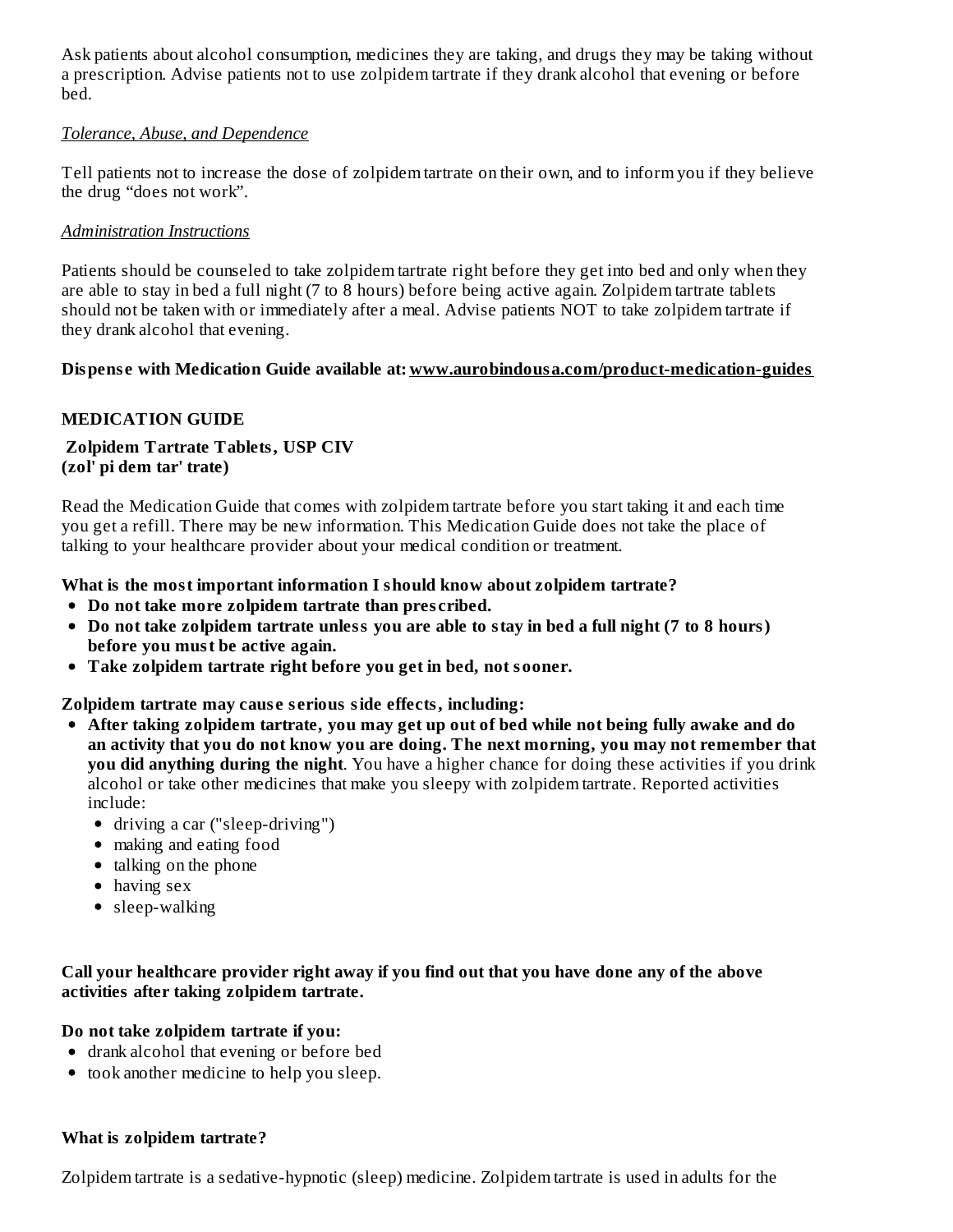short-term treatment of a sleep problem called insomnia (trouble falling asleep).

It is not known if zolpidem tartrate is safe and effective in children under the age of 18 years.

Zolpidem tartrate is a federally controlled substance (C-IV) because it can be abused or lead to dependence. Keep zolpidem tartrate in a safe place to prevent misuse and abuse. Selling or giving away zolpidem tartrate may harm others, and is against the law. Tell your healthcare provider if you have ever abused or have been dependent on alcohol, prescription medicines or street drugs.

### **Who should not take zolpidem tartrate?**

- Do not take zolpidem tartrate if you are allergic to zolpidem or any other ingredients in zolpidem tartrate. See the end of this Medication Guide for a complete list of ingredients in zolpidem tartrate.
- Do not take zolpidem tartrate if you have had an allergic reaction to drugs containing zolpidem, such as Ambien CR, Edluar, Zolpimist, or Intermezzo.

Symptoms of a serious allergic reaction to zolpidem can include:

swelling of your face, lips, and throat that may cause difficulty breathing or swallowing

### **What should I tell my healthcare provider before taking zolpidem tartrate?**

#### **Zolpidem tartrate may not be right for you. Before starting zolpidem tartrate, tell your healthcare provider about all of your health conditions, including if you:**

- have a history of depression, mental illness, or suicidal thoughts
- have a history of drug or alcohol abuse or addiction
- have kidney or liver disease
- have a lung disease or breathing problems
- are pregnant, planning to become pregnant. It is not known if zolpidem tartrate will harm your unborn baby.
- are breastfeeding or plan to breastfeed. Zolpidem tartrate can pass into your breast milk. It is not known if zolpidem tartrate will harm your baby. Talk to your healthcare provider about the best way to feed your baby while you take zolpidem tartrate.

**Tell your healthcare provider about all of the medicines you take**, including prescription and nonprescription medicines, vitamins and herbal supplements.

Medicines can interact with each other, sometimes causing serious side effects. **Do not take zolpidem tartrate with other medicines that can make you sleepy unless your healthcare provider tells you to.**

Know the medicines you take. Keep a list of your medicines with you to show your healthcare provider and pharmacist each time you get a new medicine.

#### **How should I take zolpidem tartrate?**

- See **"What is the most important information I should know about zolpidem tartrate?"**
- Take zolpidem tartrate exactly as prescribed. Only take 1 zolpidem tartrate tablet a night if needed.
- Do not take zolpidem tartrate if you drank alcohol that evening or before bed.
- You should not take zolpidem tartrate with or right after a meal. Zolpidem tartrate may help you fall asleep faster if you take it on an empty stomach.
- Call your healthcare provider if your insomnia worsens or is not better within 7 to 10 days. This may mean that there is another condition causing your sleep problem.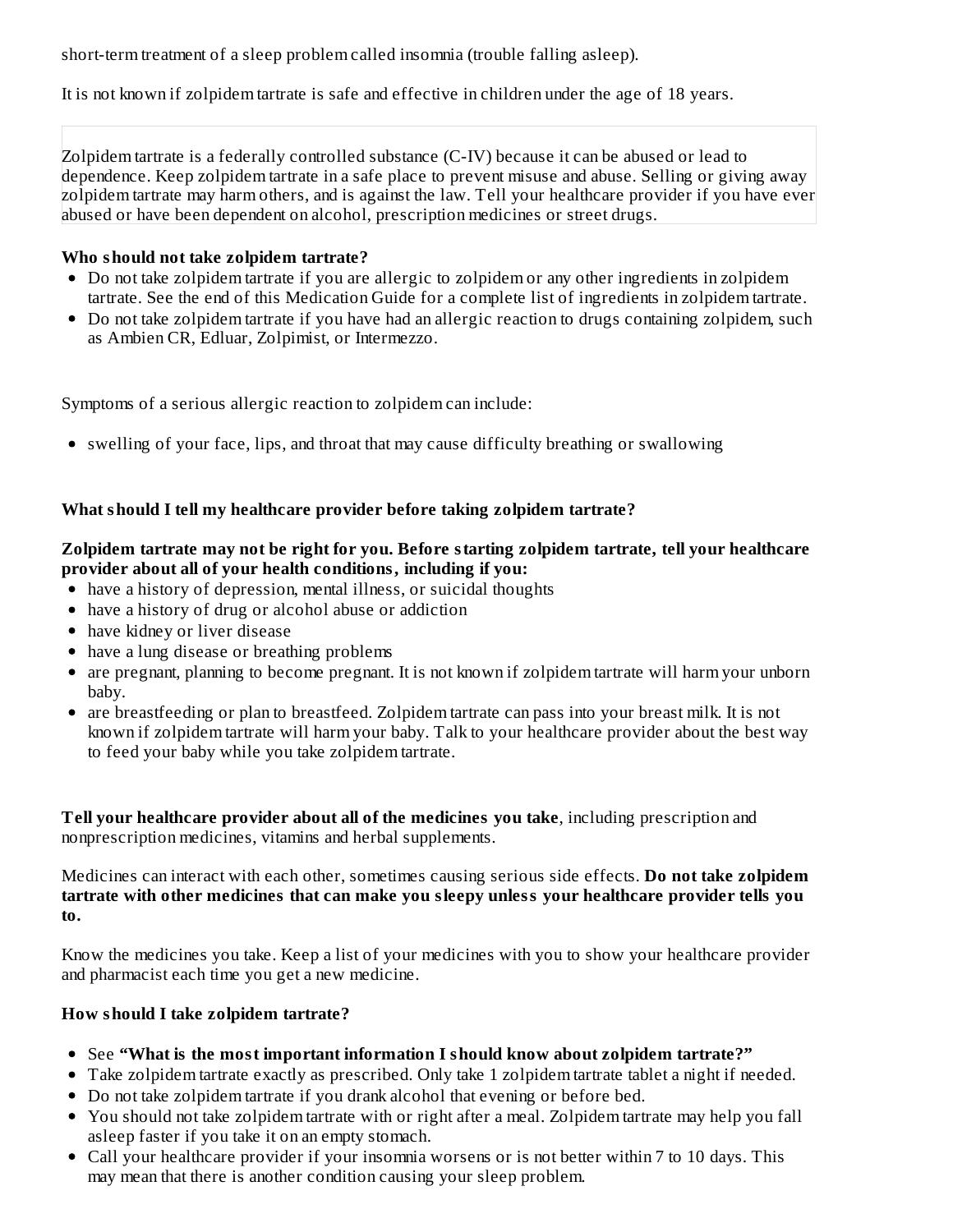If you take too much zolpidem tartrate or overdose, get emergency treatment.

#### **What are the possible side effects of zolpidem tartrate?**

#### **Zolpidem tartrate may caus e s erious side effects, including:**

- getting out of bed while not being fully awake and do an activity that you do not know you are **doing.** See "**What is the most important information I should know about zolpidem tartrate?**"
- **abnormal thoughts and behavior.** Symptoms include more outgoing or aggressive behavior than normal, confusion, agitation, hallucinations, worsening of depression, and suicidal thoughts or actions.
- **memory loss**
- **anxiety**
- **s evere allergic reactions.** Symptoms include swelling of the tongue or throat, and trouble breathing. Get emergency medical help if you get these symptoms after taking zolpidem tartrate.
- **falls, which may lead to s evere injuries**

#### **Call your healthcare provider right away if you have any of the above side effects or any other side effects that worry you while using zolpidem tartrate.**

#### **The most common side effects of zolpidem tartrate are:**

- drowsiness
- dizziness
- diarrhea
- grogginess or feeling as if you have been drugged

**After you stop taking a sleep medicine,** you may have symptoms for 1 to 2 days such as:

- trouble sleeping
- nausea
- flushing
- lightheadedness
- uncontrolled crying
- vomiting
- stomach cramps
- $\bullet$  panic attack
- nervousness
- stomach area pain

These are not all the side effects of zolpidem tartrate. Ask your healthcare provider or pharmacist for more information.

Call your healthcare provider for medical advice about side effects. You may report side effects to FDA at 1-800-FDA-1088.

#### **How should I store zolpidem tartrate?**

• Store zolpidem tartrate at room temperature 20° to 25°C (68° to 77°F); excursions permitted to 15° to 30°C (59° to 86°F).

#### **Keep zolpidem tartrate and all medicines out of reach of children.**

#### **General Information about the safe and effective us e of zolpidem tartrate**

Medicines are sometimes prescribed for purposes other than those listed in a Medication Guide. Do not use zolpidem tartrate for a condition for which it was not prescribed. Do not share zolpidem tartrate with other people, even if they have the same symptoms that you have. It may harm them and it is against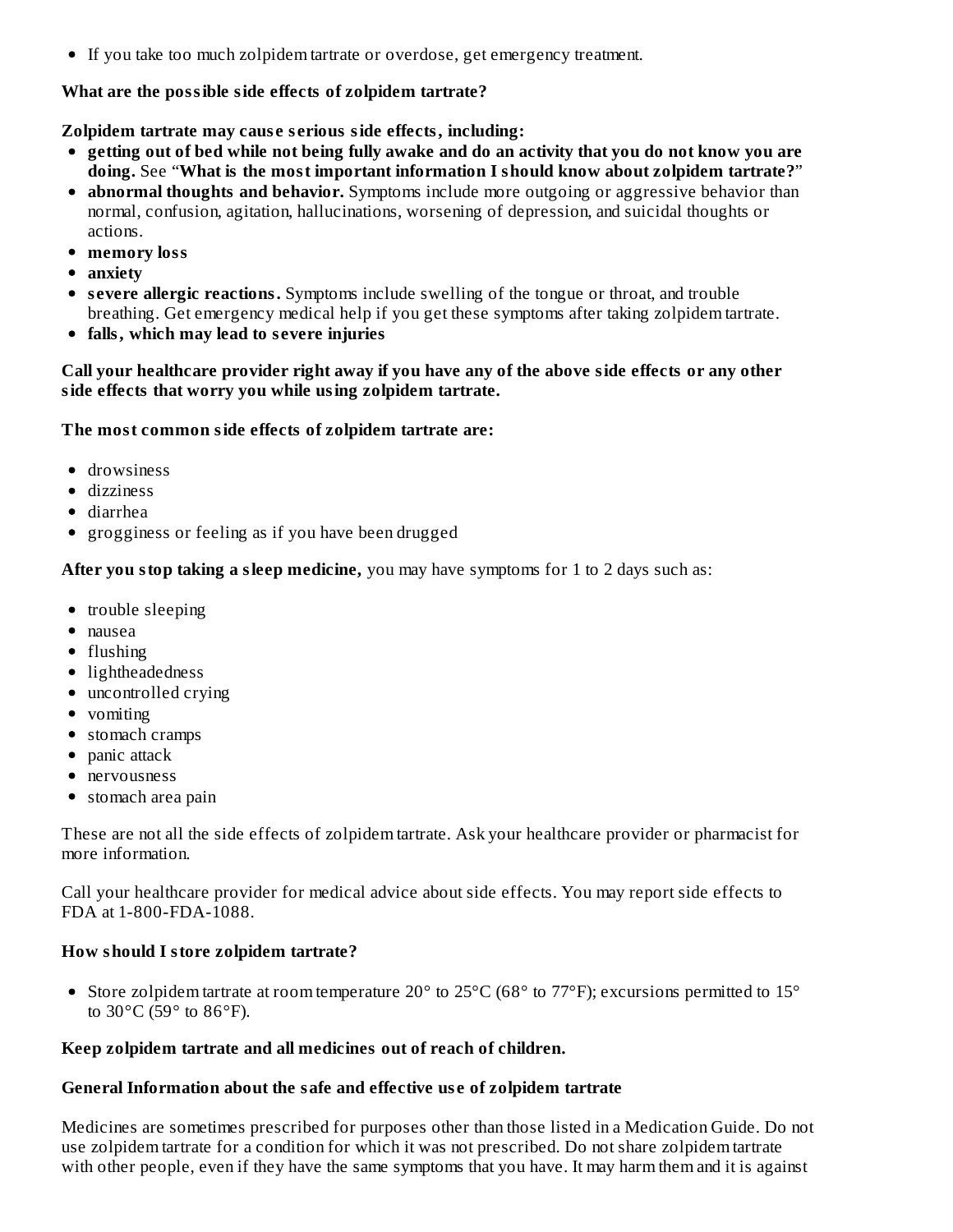the law.

This Medication Guide summarizes the most important information about zolpidem tartrate. If you would like more information, talk with your healthcare provider. You can ask your healthcare provider or pharmacist for information about zolpidem tartrate that is written for healthcare professionals.

For more information, call Aurobindo Pharma USA, Inc. at 1-866-850-2876.

#### **What are the ingredients in zolpidem tartrate tablets?**

**Active Ingredient:** Zolpidem tartrate

**Inactive Ingredients:** lactose monohydrate, microcrystalline cellulose, sodium starch glycolate, magnesium stearate, hypromellose, polyethylene glycol, and titanium dioxide.

This Medication Guide has been approved by the U.S. Food and Drug Administration.

#### **Dispens e with Medication Guide available at: www.aurobindousa.com/product-medication-guides**

All brands listed are the trademarks of their respective owners and are not trademarks of Aurobindo Pharma Limited.

Manufactured for: **Aurobindo Pharma USA, Inc.** 2400 Route 130 North Dayton, NJ 08810

Manufactured by: **Aurobindo Pharma Limited** Unit-VII (SEZ) Mahaboob Nagar (Dt) 509302, India

Revised: 04/2017

#### **Repackaging Information**

Please reference the *How Supplied* section listed above for a description of individual tablets. This drug product has been received by Aphena Pharma - TN in a manufacturer or distributor packaged configuration and repackaged in full compliance with all applicable cGMP regulations. The package configurations available from Aphena are listed below:

| Count | 5 <sub>mg</sub> | $10 \text{ mg}$ |
|-------|-----------------|-----------------|
|       |                 | 71610-          |
| 10    |                 | 152-10          |
|       | 71610-          | 71610-          |
| 15    | 151-15          | 152-15          |
|       | 71610-          | 71610-          |
| 20    | 151-20          | 152-20          |
|       |                 | 71610-          |
| 21    |                 | 152-21          |
|       | 71610-          | 71610-          |
| 28    | 151-28          | 152-28          |
|       | 71610-          | 71610-          |
| 30    | 151-30          | 152-30          |
|       | 71610-          |                 |
| 45    | 151-45          |                 |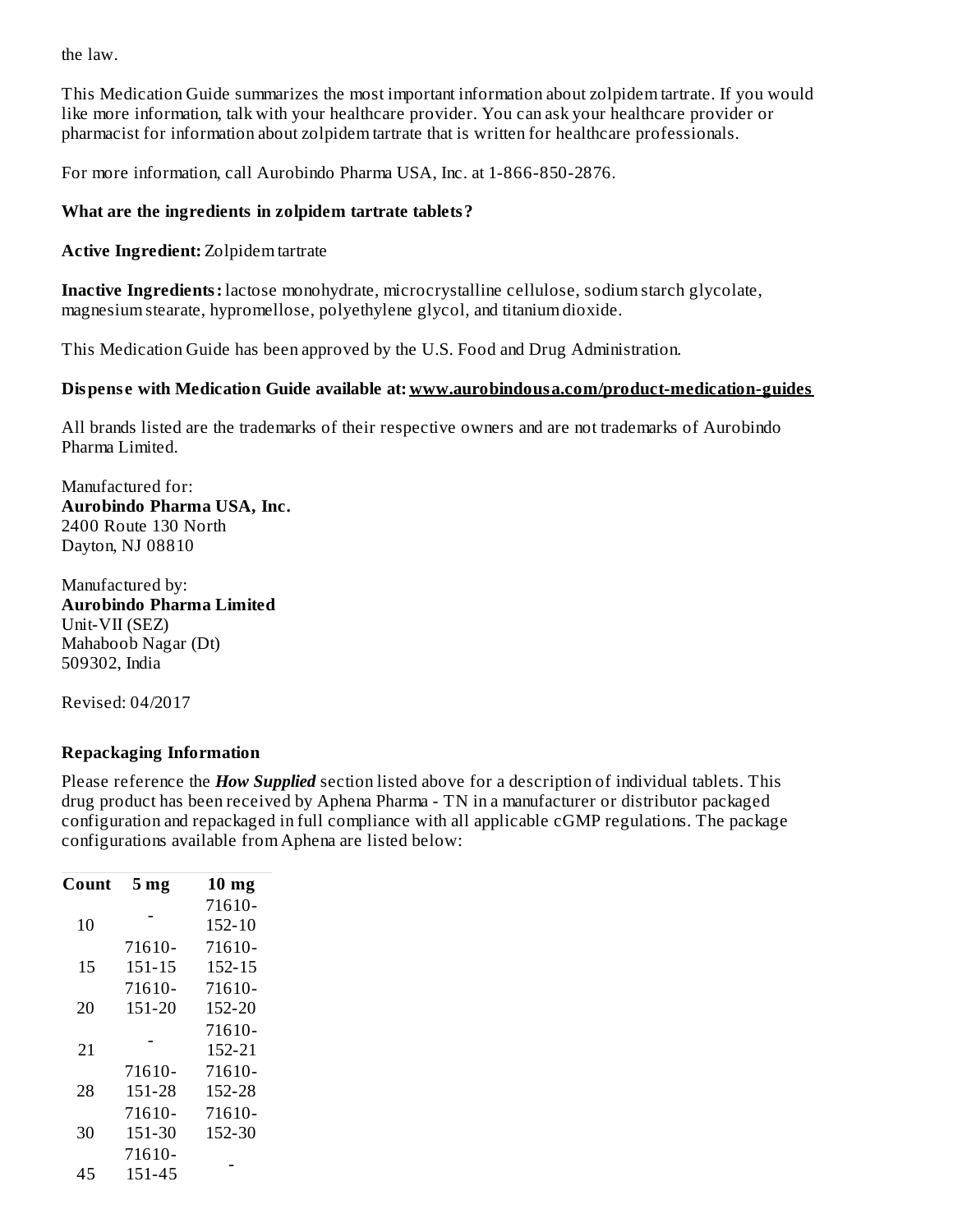| 60 | 71610-<br>151-53 |  |
|----|------------------|--|
| 90 | 71610-<br>151-60 |  |

Store between 20°-25°C (68°-77°F). See USP Controlled Room Temperature. Dispense in a tight lightresistant container as defined by USP. Keep this and all drugs out of the reach of children.

Repackaged by:



Cookeville, TN 38506

20180925JH

### **PRINCIPAL DISPLAY PANEL - 5 mg**

NDC 71610-151 - Zolpidem Tartrate 5 mg - Rx Only



#### **PRINCIPAL DISPLAY PANEL - 10 mg**

NDC 71610-152 - Zolpidem Tartrate 10 mg - Rx Only

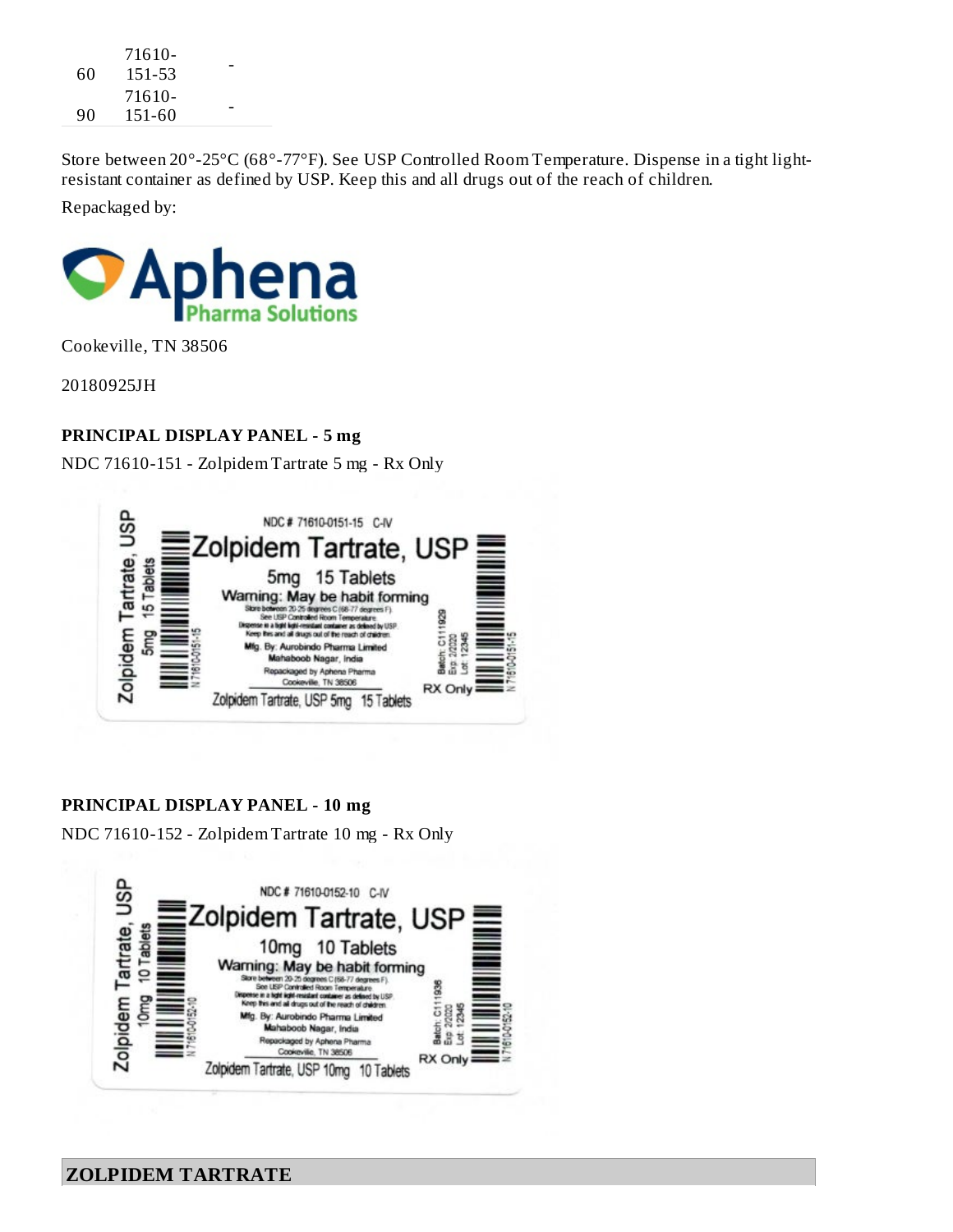| zolpidem tartrate tablet, film coated            |                            |                                                                   |                                                        |                     |                             |     |                           |
|--------------------------------------------------|----------------------------|-------------------------------------------------------------------|--------------------------------------------------------|---------------------|-----------------------------|-----|---------------------------|
| <b>Product Information</b>                       |                            |                                                                   |                                                        |                     |                             |     |                           |
| Product Type                                     |                            | HUMAN PRESCRIPTION<br><b>DRUG</b>                                 | NDC:71610-<br>Item Code (Source)<br>151(NDC:65862-159) |                     |                             |     |                           |
| <b>Route of Administration</b>                   |                            | ORAL                                                              | <b>DEA Schedule</b>                                    |                     |                             | CIV |                           |
|                                                  |                            |                                                                   |                                                        |                     |                             |     |                           |
|                                                  |                            |                                                                   |                                                        |                     |                             |     |                           |
| <b>Active Ingredient/Active Moiety</b>           |                            |                                                                   |                                                        |                     |                             |     |                           |
|                                                  |                            | <b>Ingredient Name</b>                                            |                                                        |                     | <b>Basis of Strength</b>    |     | Strength                  |
|                                                  |                            | ZOLPIDEM TARTRATE (UNII: WY6W63843K) (ZOLPIDEM - UNII:7K383OQI23) |                                                        |                     | ZOLPIDEM TARTRATE           |     | 5 <sub>mg</sub>           |
|                                                  |                            |                                                                   |                                                        |                     |                             |     |                           |
| <b>Inactive Ingredients</b>                      |                            |                                                                   |                                                        |                     |                             |     |                           |
|                                                  |                            | <b>Ingredient Name</b>                                            |                                                        |                     |                             |     | Strength                  |
| <b>LACTOSE MONOHYDRATE</b> (UNII: EWQ57Q8I5X)    |                            |                                                                   |                                                        |                     |                             |     |                           |
| CELLULOSE, MICROCRYSTALLINE (UNII: OP1R32D61U)   |                            |                                                                   |                                                        |                     |                             |     |                           |
|                                                  |                            | SODIUM STARCH GLYCOLATE TYPE A POTATO (UNII: 5856J3G2A2)          |                                                        |                     |                             |     |                           |
| MAGNESIUM STEARATE (UNII: 70097M6I30)            |                            |                                                                   |                                                        |                     |                             |     |                           |
| $HYPROMELLOSE 2910 (5 MPA.S) (UNII: R75537T0T4)$ |                            |                                                                   |                                                        |                     |                             |     |                           |
| POLYETHYLENE GLYCOL 400 (UNII: B697894SGQ)       |                            |                                                                   |                                                        |                     |                             |     |                           |
| TITANIUM DIO XIDE (UNII: 15FIX9V2JP)             |                            |                                                                   |                                                        |                     |                             |     |                           |
|                                                  |                            |                                                                   |                                                        |                     |                             |     |                           |
| <b>Product Characteristics</b>                   |                            |                                                                   |                                                        |                     |                             |     |                           |
| Color                                            | WHITE (White to Off-white) |                                                                   |                                                        | <b>Score</b>        |                             |     | no score                  |
| <b>Shape</b>                                     | ROUND (Biconvex)           |                                                                   |                                                        | <b>Size</b>         |                             |     | 5mm                       |
| <b>Flavor</b>                                    |                            |                                                                   |                                                        | <b>Imprint Code</b> |                             |     | E;78                      |
| Contains                                         |                            |                                                                   |                                                        |                     |                             |     |                           |
|                                                  |                            |                                                                   |                                                        |                     |                             |     |                           |
|                                                  |                            |                                                                   |                                                        |                     |                             |     |                           |
| <b>Packaging</b>                                 |                            |                                                                   |                                                        |                     |                             |     |                           |
| <b>Item Code</b><br>#                            |                            | <b>Package Description</b>                                        |                                                        |                     | <b>Marketing Start Date</b> |     | <b>Marketing End Date</b> |
| 1 NDC:71610-151-15                               |                            | 15 in 1 BOTTLE; Type 0: Not a Combination Product                 |                                                        | 09/18/2018          |                             |     |                           |
| 2 NDC:71610-151-20                               |                            | 20 in 1 BOTTLE; Type 0: Not a Combination Product                 |                                                        | 09/18/2018          |                             |     |                           |
| 3 NDC:71610-151-28                               |                            | 28 in 1 BOTTLE; Type 0: Not a Combination Product                 |                                                        | 09/18/2018          |                             |     |                           |
| 4 NDC:71610-151-30                               |                            | 30 in 1 BOTTLE; Type 0: Not a Combination Product                 |                                                        | 09/18/2018          |                             |     |                           |
| 5 NDC:71610-151-45                               |                            | 45 in 1 BOTTLE; Type 0: Not a Combination Product                 |                                                        | 09/18/2018          |                             |     |                           |
| 6 NDC:71610-151-53                               |                            | 60 in 1 BOTTLE; Type 0: Not a Combination Product                 |                                                        | 09/18/2018          |                             |     |                           |
| 7 NDC:71610-151-60                               |                            | 90 in 1 BOTTLE; Type 0: Not a Combination Product                 |                                                        | 09/18/2018          |                             |     |                           |
|                                                  |                            |                                                                   |                                                        |                     |                             |     |                           |
| <b>Marketing Information</b>                     |                            |                                                                   |                                                        |                     |                             |     |                           |
| <b>Marketing Category</b>                        |                            | <b>Application Number or Monograph Citation</b>                   |                                                        |                     | <b>Marketing Start Date</b> |     | <b>Marketing End Date</b> |
| <b>ANDA</b>                                      | ANDA078413                 |                                                                   |                                                        | 05/04/2007          |                             |     |                           |
|                                                  |                            |                                                                   |                                                        |                     |                             |     |                           |

# **ZOLPIDEM TARTRATE**

zolpidem tartrate tablet, film coated

#### **Product Information**